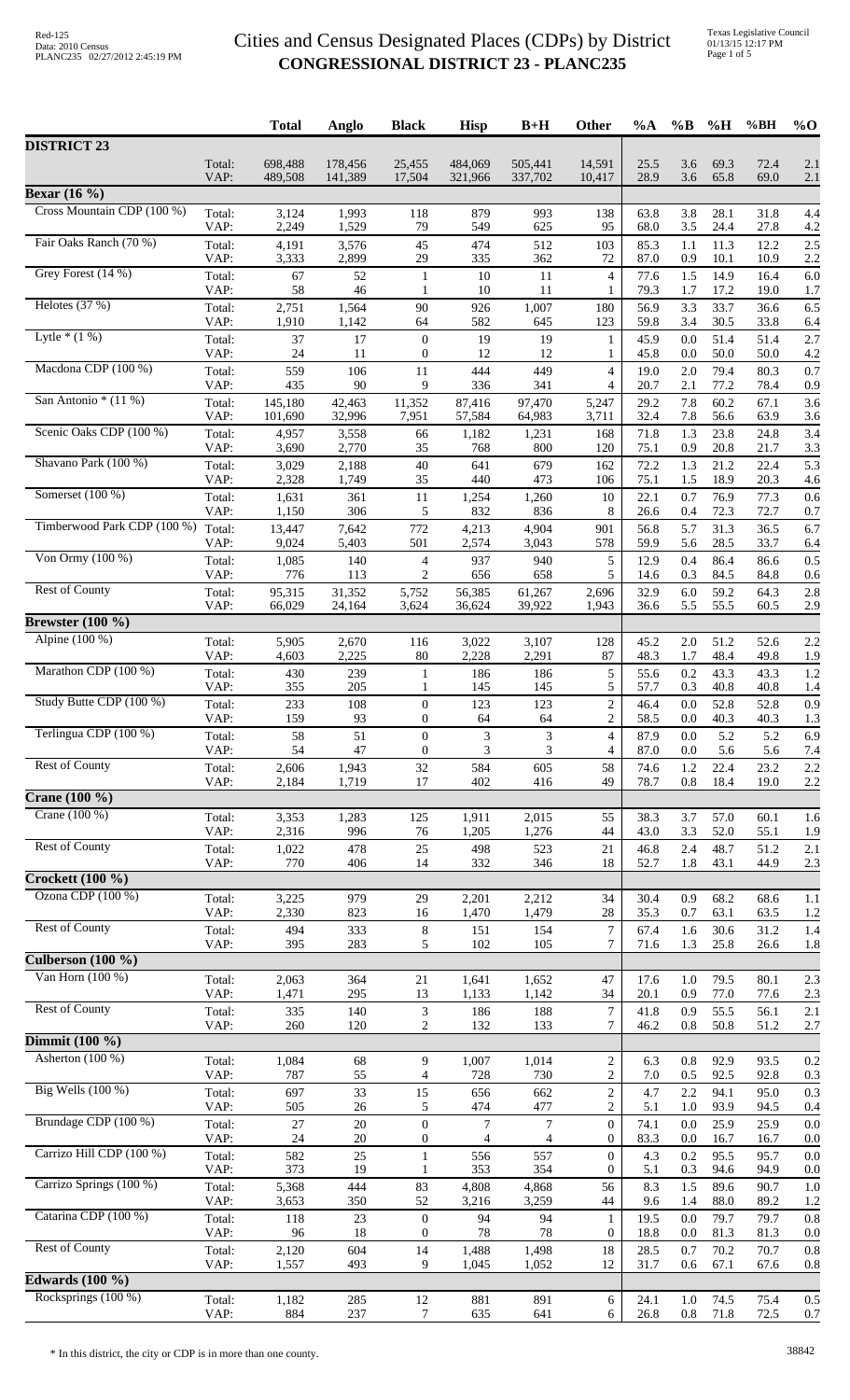|                                            |                | <b>Total</b>     | Anglo              | <b>Black</b>                       | <b>Hisp</b>             | $B+H$                   | Other                                | %A           | $\%B$          | %H           | %BH          | $%$ <sup>O</sup> |
|--------------------------------------------|----------------|------------------|--------------------|------------------------------------|-------------------------|-------------------------|--------------------------------------|--------------|----------------|--------------|--------------|------------------|
| <b>DISTRICT 23</b>                         |                |                  |                    |                                    |                         |                         |                                      |              |                |              |              |                  |
| Edwards $(100 \%)$                         |                |                  |                    |                                    |                         |                         |                                      |              |                |              |              |                  |
| <b>Rest of County</b>                      | Total:<br>VAP: | 820<br>701       | 662<br>585         | $\mathbf{0}$<br>$\boldsymbol{0}$   | 146<br>106              | 146<br>106              | 12<br>10                             | 80.7<br>83.5 | 0.0<br>0.0     | 17.8<br>15.1 | 17.8<br>15.1 | 1.5<br>1.4       |
| El Paso $(13\%)$<br>Agua Dulce CDP (100 %) |                |                  |                    |                                    |                         |                         |                                      |              |                |              |              |                  |
|                                            | Total:<br>VAP: | 3,014<br>1,764   | 22<br>15           | 3<br>$\overline{2}$                | 2,990<br>1,747          | 2,991<br>1,748          | $\mathbf{1}$<br>1                    | 0.7<br>0.9   | 0.1<br>0.1     | 99.2<br>99.0 | 99.2<br>99.1 | 0.0<br>0.1       |
| Clint $(100\%)$                            | Total:         | 926              | 91                 | 3                                  | 832                     | 833                     | $\overline{c}$                       | 9.8          | 0.3            | 89.8         | 90.0         | 0.2              |
|                                            | VAP:           | 703              | 84                 | 2                                  | 618                     | 619                     | $\overline{0}$                       | 11.9         | 0.3            | 87.9         | 88.1         | 0.0              |
| El Paso $(3%)$                             | Total:<br>VAP: | 16,851<br>11,610 | 335<br>251         | 161<br>86                          | 16,207<br>11,143        | 16,257<br>11,178        | 259<br>181                           | 2.0<br>2.2   | 1.0<br>0.7     | 96.2<br>96.0 | 96.5<br>96.3 | 1.5<br>1.6       |
| Fabens CDP (100 %)                         | Total:         | 8,257            | 240                | 51                                 | 7,993                   | 8,000                   | 17                                   | 2.9          | 0.6            | 96.8         | 96.9         | 0.2              |
|                                            | VAP:           | 5,388            | 174                | 31                                 | 5,194                   | 5,201                   | 13                                   | 3.2          | 0.6            | 96.4         | 96.5         | 0.2              |
| Horizon City (42 %)                        | Total:<br>VAP: | 6,954<br>4,102   | 345<br>263         | 141<br>84                          | 6,508<br>3,768          | 6,585<br>3,821          | 24<br>18                             | 5.0<br>6.4   | 2.0<br>2.0     | 93.6<br>91.9 | 94.7<br>93.1 | 0.3<br>0.4       |
| Morning Glory CDP (100 %)                  | Total:         | 651              | 13                 | $\mathbf{1}$                       | 638                     | 638                     | $\boldsymbol{0}$                     | 2.0          | 0.2            | 98.0         | 98.0         | 0.0              |
|                                            | VAP:           | 439              | 9                  | -1                                 | 430                     | 430                     | $\boldsymbol{0}$                     | 2.1          | 0.2            | 97.9         | 97.9         | 0.0              |
| San Elizario CDP (100 %)                   | Total:         | 13,603<br>8,579  | 116                | 30<br>14                           | 13,428                  | 13,438                  | 49<br>36                             | 0.9<br>1.0   | 0.2<br>0.2     | 98.7         | 98.8         | 0.4              |
| Socorro $(100\%)$                          | VAP:<br>Total: | 32,013           | 86<br>657          | 115                                | 8,452<br>30,964         | 8,457<br>31,025         | 331                                  | 2.1          | 0.4            | 98.5<br>96.7 | 98.6<br>96.9 | 0.4<br>1.0       |
|                                            | VAP:           | 21,600           | 491                | 56                                 | 20,885                  | 20,922                  | 187                                  | 2.3          | 0.3            | 96.7         | 96.9         | 0.9              |
| Sparks CDP (0 %)                           | Total:         | $\boldsymbol{0}$ | $\boldsymbol{0}$   | $\mathbf{0}$                       | $\boldsymbol{0}$        | 0                       | $\boldsymbol{0}$                     | 0.0          | 0.0            | 0.0          | 0.0          | 0.0              |
| Tornillo CDP (100 %)                       | VAP:<br>Total: | 0<br>1,568       | $\mathbf{0}$<br>18 | $\boldsymbol{0}$<br>$\mathfrak{Z}$ | $\overline{0}$<br>1,547 | $\overline{0}$<br>1,550 | $\overline{0}$<br>$\boldsymbol{0}$   | 0.0<br>1.1   | 0.0<br>0.2     | 0.0<br>98.7  | 0.0<br>98.9  | 0.0<br>0.0       |
|                                            | VAP:           | 980              | 14                 | $\boldsymbol{0}$                   | 966                     | 966                     | $\overline{0}$                       | 1.4          | 0.0            | 98.6         | 98.6         | 0.0              |
| <b>Rest of County</b>                      | Total:         | 18,322           | 823                | 190                                | 17,302                  | 17,452                  | 47                                   | 4.5          | 1.0            | 94.4         | 95.3         | 0.3              |
| $Frio(100\%)$                              | VAP:           | 11,361           | 701                | 152                                | 10,491                  | 10,626                  | 34                                   | 6.2          | 1.3            | 92.3         | 93.5         | 0.3              |
| Bigfoot CDP (100 %)                        | Total:         | 450              | 246                | $\overline{4}$                     | 192                     | 196                     | $\,8\,$                              | 54.7         | 0.9            | 42.7         | 43.6         | 1.8              |
|                                            | VAP:           | 340              | 194                | $\overline{4}$                     | 137                     | 141                     | 5                                    | 57.1         | 1.2            | 40.3         | 41.5         | 1.5              |
| Dilley (100 %)                             | Total:         | 3,894            | 534                | 449                                | 2,856                   | 3,294                   | 66                                   | 13.7         | 11.5           | 73.3         | 84.6         | 1.7              |
| Hilltop CDP (Frio) (100 %)                 | VAP:           | 3,050            | 454                | 447                                | 2,097                   | 2,533                   | 63                                   | 14.9         | 14.7           | 68.8         | 83.0         | 2.1              |
|                                            | Total:<br>VAP: | 287<br>181       | 21<br>20           | $\overline{c}$<br>2                | 262<br>159              | 263<br>160              | 3<br>1                               | 7.3<br>11.0  | 0.7<br>1.1     | 91.3<br>87.8 | 91.6<br>88.4 | 1.0<br>0.6       |
| Moore CDP $(100\%)$                        | Total:         | 475              | 175                | 5                                  | 291                     | 294                     | 6                                    | 36.8         | 1.1            | 61.3         | 61.9         | 1.3              |
|                                            | VAP:           | 363              | 146                | 2                                  | 212                     | 213                     | 4                                    | 40.2         | 0.6            | 58.4         | 58.7         | 1.1              |
| North Pearsall CDP (100 %)                 | Total:<br>VAP: | 614<br>425       | 95<br>$72\,$       | $\overline{2}$<br>$\sqrt{2}$       | 517<br>351              | 519<br>353              | $\boldsymbol{0}$<br>$\boldsymbol{0}$ | 15.5<br>16.9 | 0.3<br>$0.5\,$ | 84.2<br>82.6 | 84.5<br>83.1 | 0.0<br>0.0       |
| Pearsall $(100\%)$                         | Total:         | 9,146            | 919                | 152                                | 7,784                   | 7,871                   | 356                                  | 10.0         | 1.7            | 85.1         | 86.1         | 3.9              |
|                                            | VAP:           | 6,884            | 744                | 122                                | 5,727                   | 5,802                   | 338                                  | 10.8         | 1.8            | 83.2         | 84.3         | 4.9              |
| <b>Rest of County</b>                      | Total:<br>VAP: | 2,351<br>1,715   | 806<br>703         | 19<br>8                            | 1,499<br>976            | 1,507<br>981            | 38<br>31                             | 34.3<br>41.0 | 0.8<br>0.5     | 63.8<br>56.9 | 64.1<br>57.2 | 1.6<br>1.8       |
| Hudspeth $(100 \%)$                        |                |                  |                    |                                    |                         |                         |                                      |              |                |              |              |                  |
| Dell City $(100\%)$                        | Total:         | 365              | 106                | 21                                 | 242                     | 253                     | 6                                    | 29.0         | 5.8            | 66.3         | 69.3         | 1.6              |
|                                            | VAP:           | 275              | 86                 | 7                                  | 182                     | 183                     | 6                                    | 31.3         | 2.5            | 66.2         | 66.5         | 2.2              |
| Fort Hancock CDP (100 %)                   | Total:<br>VAP: | 1,750<br>1,118   | 63<br>47           | 12<br>6                            | 1,669<br>1,061          | 1,671<br>1,061          | 16<br>10                             | 3.6<br>4.2   | 0.7<br>0.5     | 95.4<br>94.9 | 95.5<br>94.9 | 0.9<br>0.9       |
| Sierra Blanca CDP (100 %)                  | Total:         | 553              | 119                | 19                                 | 404                     | 421                     | 13                                   | 21.5         | 3.4            | 73.1         | 76.1         | 2.4              |
|                                            | VAP:           | 401              | 106                | 18                                 | 269                     | 285                     | 10                                   | 26.4         | 4.5            | 67.1         | 71.1         | 2.5              |
| <b>Rest of County</b>                      | Total:<br>VAP: | 808<br>635       | 340<br>301         | $10\,$<br>3                        | 453<br>327              | 463<br>330              | 5<br>4                               | 42.1<br>47.4 | 1.2<br>0.5     | 56.1<br>51.5 | 57.3<br>52.0 | 0.6<br>0.6       |
| Jeff Davis $(100 \%)$                      |                |                  |                    |                                    |                         |                         |                                      |              |                |              |              |                  |
| Fort Davis CDP (100 %)                     | Total:         | 1,201            | 605                | $20\,$                             | 575                     | 583                     | 13                                   | 50.4         | 1.7            | 47.9         | 48.5         | 1.1              |
|                                            | VAP:           | 936              | 502                | 12                                 | 416                     | 421                     | 13                                   | 53.6         | 1.3            | 44.4         | 45.0         | 1.4              |
| Valentine $(100\%)$                        | Total:<br>VAP: | 134<br>104       | 55<br>47           | $\boldsymbol{0}$<br>$\theta$       | 78<br>56                | 78<br>56                | $\mathbf{1}$<br>1                    | 41.0<br>45.2 | 0.0<br>0.0     | 58.2<br>53.8 | 58.2<br>53.8 | 0.7<br>1.0       |
| <b>Rest of County</b>                      | Total:         | 1,007            | 830                | $23\,$                             | 137                     | 155                     | 22                                   | 82.4         | 2.3            | 13.6         | 15.4         | 2.2              |
|                                            | VAP:           | 838              | 707                | 12                                 | 107                     | 116                     | 15                                   | 84.4         | 1.4            | 12.8         | 13.8         | 1.8              |
| Kinney $(100\%)$                           |                |                  |                    |                                    |                         |                         |                                      |              |                |              |              |                  |
| Brackettville (100 %)                      | Total:<br>VAP: | 1,688<br>1,226   | 369<br>303         | 34<br>29                           | 1,278<br>889            | 1,303<br>912            | 16<br>11                             | 21.9<br>24.7 | 2.0<br>2.4     | 75.7<br>72.5 | 77.2<br>74.4 | 0.9<br>0.9       |
| Fort Clark Springs CDP (100 %) Total:      |                | 1,228            | 926                | 17                                 | 254                     | 270                     | 32                                   | 75.4         | 1.4            | 20.7         | 22.0         | 2.6              |
|                                            | VAP:           | 1,043            | 831                | 12                                 | 176                     | 187                     | 25                                   | 79.7         | 1.2            | 16.9         | 17.9         | 2.4              |
| Spofford (100 %)                           | Total:<br>VAP: | 95<br>72         | 31                 | 3<br>1                             | 60<br>44                | 62<br>$44$              | $\boldsymbol{2}$<br>$\overline{c}$   | 32.6         | 3.2            | 63.2         | 65.3         | 2.1              |
| <b>Rest of County</b>                      | Total:         | 587              | 26<br>170          | 16                                 | 412                     | 413                     | $\overline{4}$                       | 36.1<br>29.0 | 1.4<br>2.7     | 61.1<br>70.2 | 61.1<br>70.4 | 2.8<br>0.7       |
|                                            | VAP:           | 533              | 148                | 12                                 | 380                     | 381                     | $\overline{4}$                       | 27.8         | 2.3            | 71.3         | 71.5         | 0.8              |
| La Salle $(74\%)$                          |                |                  |                    |                                    |                         |                         |                                      |              |                |              |              |                  |
| Cotulla (100 %)                            | Total:<br>VAP: | 3,603<br>2,548   | 428<br>351         | 28<br>12                           | 3,146<br>2,176          | 3,159<br>2,182          | 16<br>15                             | 11.9<br>13.8 | $0.8\,$<br>0.5 | 87.3<br>85.4 | 87.7<br>85.6 | 0.4<br>0.6       |
| Fowlerton CDP (100 %)                      | Total:         | 55               | $28\,$             | $\mathbf{0}$                       | 27                      | 27                      | $\boldsymbol{0}$                     | 50.9         | 0.0            | 49.1         | 49.1         | 0.0              |
|                                            | VAP:           | 42               | $23\,$             | $\overline{0}$                     | 19                      | 19                      | 0                                    | 54.8         | 0.0            | 45.2         | 45.2         | 0.0              |
| <b>Rest of County</b>                      | Total:         | 1,465            | 351                | 5                                  | 1,094                   | 1,098                   | 16                                   | 24.0         | 0.3            | 74.7         | 74.9         | 1.1              |
|                                            | VAP:           | 1,293            | 314                | 5                                  | 959                     | 963                     | 16                                   | 24.3         | 0.4            | 74.2         | 74.5         | 1.2              |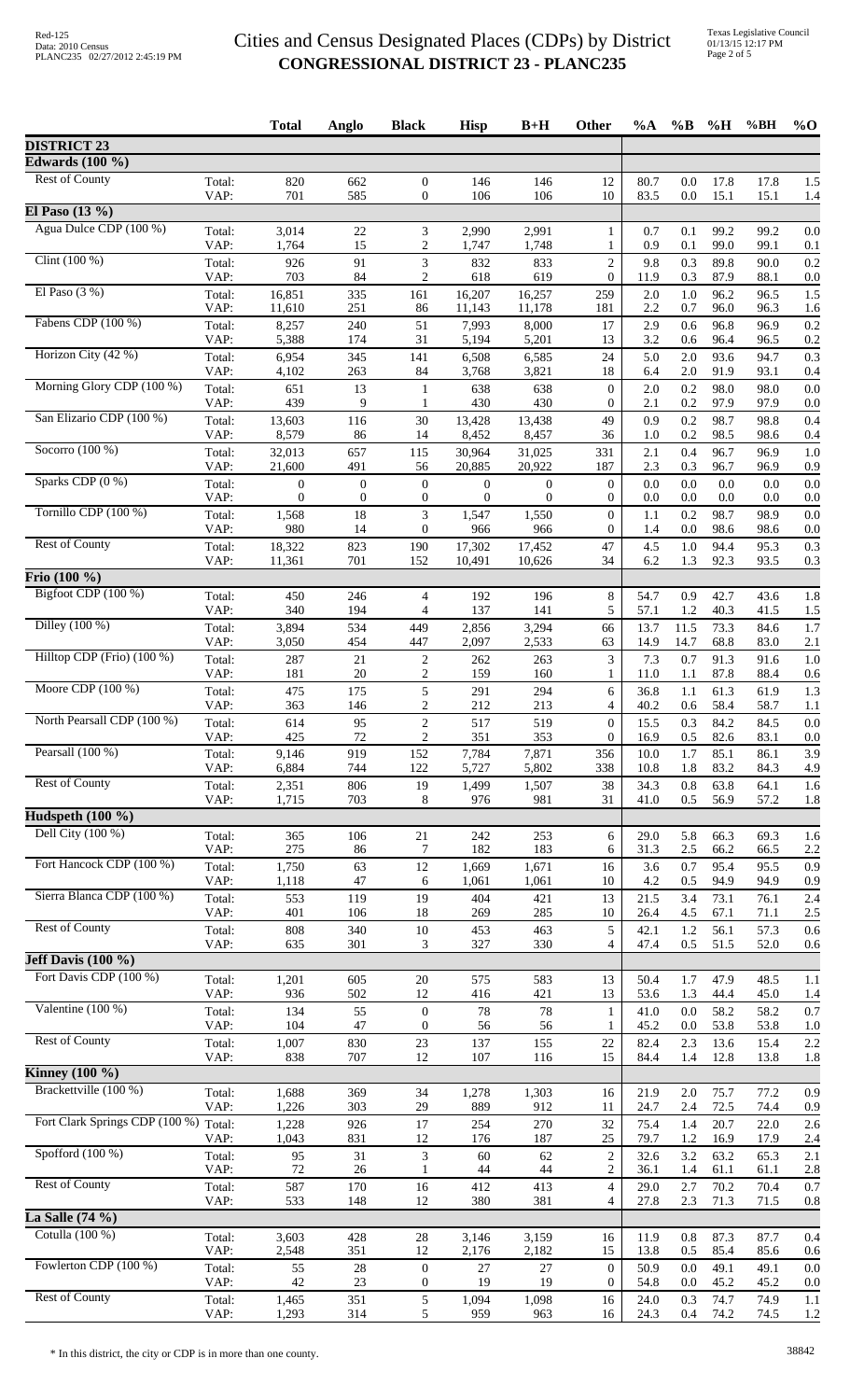Texas Legislative Council 01/13/15 12:17 PM Page 3 of 5

| Loving $(100 \%)$<br>Mentone CDP $(100\%)$<br>19<br>73.7<br>21.1<br>Total:<br>14<br>$\boldsymbol{0}$<br>4<br>$\overline{4}$<br>0.0<br>21.1<br>5.3<br>1<br>3<br>VAP:<br>18<br>14<br>$\boldsymbol{0}$<br>3<br>$\mathbf{1}$<br>77.8<br>0.0<br>16.7<br>16.7<br><b>Rest of County</b><br>63<br>46<br>$\boldsymbol{0}$<br>14<br>3<br>4.8<br>Total:<br>14<br>73.0<br>22.2<br>22.2<br>0.0<br>VAP:<br>55<br>3<br>74.5<br>20.0<br>20.0<br>41<br>$\boldsymbol{0}$<br>11<br>11<br>0.0<br>5.5<br><b>Maverick (100 %)</b><br>Chula Vista CDP (Maverick)<br>3,818<br>65<br>3,723<br>13<br>1.7<br>97.5<br>0.3<br>Total:<br>21<br>3,740<br>0.6<br>98.0<br>$(100\%)$<br>VAP:<br>45<br>2,283<br>2,294<br>1.9<br>2,350<br>12<br>11<br>0.5<br>97.1<br>97.6<br>0.5<br>Eagle Pass $(100\%)$<br>26,248<br>953<br>25,106<br>0.4<br>95.5<br>Total:<br>113<br>25,065<br>189<br>3.6<br>95.6<br>0.7<br>VAP:<br>17,880<br>690<br>65<br>17,026<br>17,055<br>95.2<br>135<br>3.9<br>0.4<br>95.4<br>0.8<br>Eidson Road CDP (100 %)<br>98.9<br>0.2<br>Total:<br>42<br>18<br>8,874<br>44<br>0.5<br>99.0<br>0.5<br>8,960<br>8,864<br>VAP:<br>31<br>5,713<br>0.1<br>5,766<br>7<br>5,706<br>22<br>0.5<br>99.0<br>99.1<br>0.4<br>El Indio CDP $(100\%)$<br>$\boldsymbol{7}$<br>Total:<br>190<br>14<br>176<br>7.4<br>3.7<br>88.9<br>169<br>$\mathbf{0}$<br>92.6<br>7<br>5.2<br>85.8<br>VAP:<br>134<br>12<br>115<br>122<br>$\boldsymbol{0}$<br>9.0<br>91.0<br>Elm Creek CDP (100 %)<br>3<br>$48\,$<br>1.9<br>0.1<br>98.0<br>98.0<br>0.0<br>Total:<br>2,469<br>2,420<br>2,420<br>1<br>VAP:<br>1,482<br>32<br>2.2<br>97.8<br>97.8<br>1,449<br>1,449<br>0.1<br>0.1<br>$\mathbf{1}$<br>1<br>Fabrica CDP (100 %)<br>17<br>$\boldsymbol{0}$<br>1.8<br>0.0<br>98.0<br>98.0<br>0.1<br>Total:<br>923<br>905<br>905<br>1<br>VAP:<br>597<br>13<br>583<br>583<br>2.2<br>$\boldsymbol{0}$<br>0.0<br>97.7<br>97.7<br>0.2<br>1<br>Las Quintas Fronterizas CDP<br>5<br>33<br>$\,8\,$<br>98.7<br>Total:<br>3,290<br>3,247<br>3,252<br>1.0<br>0.2<br>98.8<br>$(100\%)$<br>VAP:<br>$\overline{c}$<br>2,088<br>24<br>2<br>2,060<br>2,062<br>0.1<br>98.7<br>98.8<br>1.1<br>0.1<br>Quemado CDP (100 %)<br>Total:<br>230<br>15<br>$\boldsymbol{0}$<br>93.5<br>93.5<br>$\boldsymbol{0}$<br>215<br>215<br>6.5<br>0.0<br>10<br>VAP:<br>160<br>$\boldsymbol{0}$<br>150<br>150<br>$\overline{0}$<br>6.3<br>0.0<br>93.8<br>93.8<br>Radar Base CDP (100 %)<br>18<br>$\boldsymbol{2}$<br>95.8<br>Total:<br>762<br>730<br>732<br>12<br>2.4<br>0.3<br>96.1<br>$\overline{c}$<br>VAP:<br>721<br>17<br>690<br>692<br>0.3<br>95.7<br>12<br>2.4<br>96.0<br>1.7<br>Rosita CDP (100 %)<br>2,704<br>29<br>2,336<br>0.2<br>86.4<br>Total:<br>6<br>2,336<br>339<br>1.1<br>86.4<br>12.5<br>VAP:<br>1,620<br>23<br>5<br>1,407<br>190<br>0.3<br>86.9<br>86.9<br>11.7<br>1,407<br>1.4<br>Seco Mines CDP (100 %)<br>19<br>5<br>96.4<br>Total:<br>560<br>540<br>541<br>$\boldsymbol{0}$<br>3.4<br>0.9<br>96.6<br>VAP:<br>372<br>13<br>3<br>358<br>0.8<br>96.2<br>359<br>0<br>3.5<br>96.5<br>Siesta Acres CDP (100 %)<br>Total:<br>13<br>$\boldsymbol{0}$<br>1,871<br>1,871<br>0.7<br>0.0<br>99.3<br>99.3<br>1,885<br>0.1<br>1<br>12<br>VAP:<br>1,263<br>$\boldsymbol{0}$<br>1,250<br>1,250<br>99.0<br>1.0<br>0.0<br>99.0<br>0.1<br>1<br><b>Rest of County</b><br>82.4<br>Total:<br>286<br>17<br>1,829<br>1,836<br>97<br>12.9<br>0.8<br>82.7<br>2,219<br>1,502<br>239<br>8<br>59<br>79.9<br>VAP:<br>1,200<br>1,204<br>15.9<br>0.5<br>80.2<br>3.9<br><b>Medina</b> (100 %)<br>Castroville $(100\%)$<br>22<br>38<br>0.8<br>37.9<br>Total:<br>2,680<br>1,605<br>1,017<br>1,037<br>59.9<br>38.7<br>2,048<br>1,290<br>35.4<br>VAP:<br>11<br>724<br>734<br>24<br>63.0<br>0.5<br>35.8<br>Devine $(100\%)$<br>1.3<br>Total:<br>4,350<br>1,652<br>56<br>2,610<br>2,645<br>53<br>38.0<br>60.0<br>60.8<br>VAP:<br>3,082<br>1,278<br>42<br>40<br>1,733<br>1,762<br>41.5<br>1.3<br>56.2<br>57.2<br>D'Hanis CDP $(100\%)$<br>847<br>449<br>3<br>0.1<br>46.5<br>Total:<br>$\mathbf{1}$<br>394<br>395<br>53.0<br>46.6<br>382<br>3<br>VAP:<br>669<br>283<br>284<br>42.3<br>42.5<br>1<br>57.1<br>0.1<br>Hondo $(100\%)$<br>2,364<br>8.3<br>63.5<br>Total:<br>8,803<br>731<br>5,587<br>6,255<br>184<br>26.9<br>71.1<br>2.1<br>VAP:<br>6,728<br>1,892<br>673<br>4,680<br>156<br>28.1<br>10.0<br>60.1<br>69.6<br>2.3<br>4,042<br>LaCoste $(100\%)$<br>1,119<br>426<br>14<br>8<br>38.1<br>1.3<br>60.4<br>61.2<br>Total:<br>676<br>685<br>5<br>VAP:<br>836<br>343<br>485<br>488<br>41.0<br>0.7<br>58.0<br>58.4<br>6<br>Lake Medina Shores CDP (0 %)<br>$\boldsymbol{0}$<br>$\boldsymbol{0}$<br>$\boldsymbol{0}$<br>Total:<br>$\boldsymbol{0}$<br>$\boldsymbol{0}$<br>$\boldsymbol{0}$<br>0.0<br>0.0<br>0.0<br>0.0<br>VAP:<br>$\boldsymbol{0}$<br>$\boldsymbol{0}$<br>$\boldsymbol{0}$<br>$\boldsymbol{0}$<br>$\boldsymbol{0}$<br>$\overline{0}$<br>0.0<br>0.0<br>0.0<br>0.0<br>0.0<br>Lytle $*(18%)$<br>144<br>$\overline{4}$<br>457<br>299<br>303<br>10<br>31.5<br>0.9<br>65.4<br>Total:<br>66.3<br>VAP:<br>330<br>122<br>201<br>202<br>0.3<br>60.9<br>61.2<br>1<br>6<br>37.0<br>1.8<br>Natalia (100 %)<br>Total:<br>1,431<br>215<br>13<br>1,204<br>12<br>0.9<br>83.6<br>84.1<br>1,196<br>15.0<br>VAP:<br>1,019<br>183<br>8<br>821<br>828<br>8<br>0.8<br>80.6<br>81.3<br>18.0<br>San Antonio $*(0\%)$<br>3<br>18<br>$\boldsymbol{0}$<br>5<br>5<br>19.2<br>Total:<br>$26\,$<br>69.2<br>0.0<br>19.2<br>11.5<br>VAP:<br>5<br>20<br>14<br>$\overline{0}$<br>5<br>70.0<br>25.0<br>25.0<br>0.0<br>1<br><b>Rest of County</b><br>14,535<br>11,359<br>42.2<br>Total:<br>26,293<br>373<br>11,087<br>399<br>55.3<br>1.4<br>43.2<br>VAP:<br>19,409<br>11,580<br>216<br>7,350<br>7,522<br>59.7<br>1.1<br>37.9<br>38.8<br>307<br>Pecos $(100\%$<br>Coyanosa CDP (100 %)<br>Total:<br>163<br>$\overline{4}$<br>159<br>159<br>$\mathbf{0}$<br>2.5<br>97.5<br>$\boldsymbol{0}$<br>0.0<br>97.5<br>VAP:<br>3<br>$\boldsymbol{0}$<br>116<br>113<br>113<br>0<br>2.6<br>0.0<br>97.4<br>97.4<br>Fort Stockton (100 %)<br>73.7<br>Total:<br>8,283<br>1,881<br>202<br>6,103<br>6,277<br>125<br>22.7<br>2.4<br>75.8<br>VAP:<br>6,114<br>1,608<br>170<br>4,403<br>26.3<br>2.8<br>69.4<br>4,246<br>103<br>72.0<br>1.7<br>Imperial CDP $(100\%)$<br>Total:<br>278<br>49.3<br>140<br>$\boldsymbol{0}$<br>137<br>$\mathbf{1}$<br>50.4<br>0.0<br>49.3<br>137<br>VAP:<br>206<br>119<br>$\mathbf{0}$<br>57.8<br>41.7<br>41.7<br>86<br>86<br>1<br>0.0<br>0.5<br>Iraan $(100\%)$<br>551<br>36<br>53.2<br>Total:<br>1,229<br>654<br>667<br>11<br>44.8<br>2.9<br>54.3<br>VAP:<br>869<br>443<br>17<br>407<br>417<br>9<br>51.0<br>2.0<br>46.8<br>48.0<br><b>Rest of County</b><br>60.8<br>Total:<br>5,554<br>1,750<br>386<br>3,377<br>3,739<br>65<br>31.5<br>6.9<br>67.3<br>VAP:<br>4,380<br>1,557<br>366<br>2,417<br>2,769<br>54<br>35.5<br>8.4<br>55.2<br>63.2<br>Marfa (100 %)<br>595<br>15<br>0.9<br>68.7<br>Total:<br>1,981<br>17<br>1,360<br>1,371<br>30.0<br>69.2<br>519<br>VAP:<br>1,557<br>5<br>1,025<br>1,028<br>10<br>33.3<br>0.3<br>65.8<br>66.0<br>Presidio $(100\%)$<br>33<br>168<br>4,151<br>86<br>3.8<br>0.7<br>93.8<br>94.3<br>Total:<br>4,426<br>4,172<br>VAP:<br>2,984<br>132<br>2,794<br>2,803<br>14<br>49<br>4.4<br>0.5<br>93.6<br>93.9<br>Redford CDP (100 %)<br>$\boldsymbol{7}$<br>$\overline{c}$<br>$90\,$<br>$\boldsymbol{0}$<br>7.8<br>90.0<br>Total:<br>81<br>81<br>0.0<br>90.0 |                    |      | <b>Total</b> | Anglo | <b>Black</b>     | <b>Hisp</b> | $B+H$ | Other | %A   | $\%B$   | $\%$ H | %BH  | $%$ <sup>O</sup> |
|-----------------------------------------------------------------------------------------------------------------------------------------------------------------------------------------------------------------------------------------------------------------------------------------------------------------------------------------------------------------------------------------------------------------------------------------------------------------------------------------------------------------------------------------------------------------------------------------------------------------------------------------------------------------------------------------------------------------------------------------------------------------------------------------------------------------------------------------------------------------------------------------------------------------------------------------------------------------------------------------------------------------------------------------------------------------------------------------------------------------------------------------------------------------------------------------------------------------------------------------------------------------------------------------------------------------------------------------------------------------------------------------------------------------------------------------------------------------------------------------------------------------------------------------------------------------------------------------------------------------------------------------------------------------------------------------------------------------------------------------------------------------------------------------------------------------------------------------------------------------------------------------------------------------------------------------------------------------------------------------------------------------------------------------------------------------------------------------------------------------------------------------------------------------------------------------------------------------------------------------------------------------------------------------------------------------------------------------------------------------------------------------------------------------------------------------------------------------------------------------------------------------------------------------------------------------------------------------------------------------------------------------------------------------------------------------------------------------------------------------------------------------------------------------------------------------------------------------------------------------------------------------------------------------------------------------------------------------------------------------------------------------------------------------------------------------------------------------------------------------------------------------------------------------------------------------------------------------------------------------------------------------------------------------------------------------------------------------------------------------------------------------------------------------------------------------------------------------------------------------------------------------------------------------------------------------------------------------------------------------------------------------------------------------------------------------------------------------------------------------------------------------------------------------------------------------------------------------------------------------------------------------------------------------------------------------------------------------------------------------------------------------------------------------------------------------------------------------------------------------------------------------------------------------------------------------------------------------------------------------------------------------------------------------------------------------------------------------------------------------------------------------------------------------------------------------------------------------------------------------------------------------------------------------------------------------------------------------------------------------------------------------------------------------------------------------------------------------------------------------------------------------------------------------------------------------------------------------------------------------------------------------------------------------------------------------------------------------------------------------------------------------------------------------------------------------------------------------------------------------------------------------------------------------------------------------------------------------------------------------------------------------------------------------------------------------------------------------------------------------------------------------------------------------------------------------------------------------------------------------------------------------------------------------------------------------------------------------------------------------------------------------------------------------------------------------------------------------------------------------------------------------------------------------------------------------------------------------------------------------------------------------------------------------------------------------------------------------------------------------------------------------------------------------------------------------------------------------------------------------------------------------------------------------------------------------------------------------------------------------------------------------------------------------------------------------------------------------------------------------------------------------------------------------------------------------------------------------------------------------------------------------------------------------------------------------------------------------------------------------------------------------------------------------------------------------------------------------------------------------------------------------------------------------------------------------------------------------------------------------------------------------------------------------------------------------------------------------------------------------------------------------------------------------------------------------------------------------------------------------------------------------------------------------------------------------------------------------------------------------------------------------------------------------------------------------------------------------------------|--------------------|------|--------------|-------|------------------|-------------|-------|-------|------|---------|--------|------|------------------|
| 5.6<br>0.0<br>0.2<br>1.6<br>0.0<br>0.0<br>4.4<br>1.4<br>1.2<br>1.2<br>1.4<br>0.4<br>0.7<br>0.6<br>0.8<br>0.8<br>5.0<br>1.5<br>1.5<br>0.4<br>0.9<br>1.0<br>1.2<br>1.2<br>0.8<br>1.9                                                                                                                                                                                                                                                                                                                                                                                                                                                                                                                                                                                                                                                                                                                                                                                                                                                                                                                                                                                                                                                                                                                                                                                                                                                                                                                                                                                                                                                                                                                                                                                                                                                                                                                                                                                                                                                                                                                                                                                                                                                                                                                                                                                                                                                                                                                                                                                                                                                                                                                                                                                                                                                                                                                                                                                                                                                                                                                                                                                                                                                                                                                                                                                                                                                                                                                                                                                                                                                                                                                                                                                                                                                                                                                                                                                                                                                                                                                                                                                                                                                                                                                                                                                                                                                                                                                                                                                                                                                                                                                                                                                                                                                                                                                                                                                                                                                                                                                                                                                                                                                                                                                                                                                                                                                                                                                                                                                                                                                                                                                                                                                                                                                                                                                                                                                                                                                                                                                                                                                                                                                                                                                                                                                                                                                                                                                                                                                                                                                                                                                                                                                                                                                                                                                                                                                                                                                                                                                                                                                                                                                                                                                                                                  | <b>DISTRICT 23</b> |      |              |       |                  |             |       |       |      |         |        |      |                  |
|                                                                                                                                                                                                                                                                                                                                                                                                                                                                                                                                                                                                                                                                                                                                                                                                                                                                                                                                                                                                                                                                                                                                                                                                                                                                                                                                                                                                                                                                                                                                                                                                                                                                                                                                                                                                                                                                                                                                                                                                                                                                                                                                                                                                                                                                                                                                                                                                                                                                                                                                                                                                                                                                                                                                                                                                                                                                                                                                                                                                                                                                                                                                                                                                                                                                                                                                                                                                                                                                                                                                                                                                                                                                                                                                                                                                                                                                                                                                                                                                                                                                                                                                                                                                                                                                                                                                                                                                                                                                                                                                                                                                                                                                                                                                                                                                                                                                                                                                                                                                                                                                                                                                                                                                                                                                                                                                                                                                                                                                                                                                                                                                                                                                                                                                                                                                                                                                                                                                                                                                                                                                                                                                                                                                                                                                                                                                                                                                                                                                                                                                                                                                                                                                                                                                                                                                                                                                                                                                                                                                                                                                                                                                                                                                                                                                                                                                                     |                    |      |              |       |                  |             |       |       |      |         |        |      |                  |
|                                                                                                                                                                                                                                                                                                                                                                                                                                                                                                                                                                                                                                                                                                                                                                                                                                                                                                                                                                                                                                                                                                                                                                                                                                                                                                                                                                                                                                                                                                                                                                                                                                                                                                                                                                                                                                                                                                                                                                                                                                                                                                                                                                                                                                                                                                                                                                                                                                                                                                                                                                                                                                                                                                                                                                                                                                                                                                                                                                                                                                                                                                                                                                                                                                                                                                                                                                                                                                                                                                                                                                                                                                                                                                                                                                                                                                                                                                                                                                                                                                                                                                                                                                                                                                                                                                                                                                                                                                                                                                                                                                                                                                                                                                                                                                                                                                                                                                                                                                                                                                                                                                                                                                                                                                                                                                                                                                                                                                                                                                                                                                                                                                                                                                                                                                                                                                                                                                                                                                                                                                                                                                                                                                                                                                                                                                                                                                                                                                                                                                                                                                                                                                                                                                                                                                                                                                                                                                                                                                                                                                                                                                                                                                                                                                                                                                                                                     |                    |      |              |       |                  |             |       |       |      |         |        |      |                  |
|                                                                                                                                                                                                                                                                                                                                                                                                                                                                                                                                                                                                                                                                                                                                                                                                                                                                                                                                                                                                                                                                                                                                                                                                                                                                                                                                                                                                                                                                                                                                                                                                                                                                                                                                                                                                                                                                                                                                                                                                                                                                                                                                                                                                                                                                                                                                                                                                                                                                                                                                                                                                                                                                                                                                                                                                                                                                                                                                                                                                                                                                                                                                                                                                                                                                                                                                                                                                                                                                                                                                                                                                                                                                                                                                                                                                                                                                                                                                                                                                                                                                                                                                                                                                                                                                                                                                                                                                                                                                                                                                                                                                                                                                                                                                                                                                                                                                                                                                                                                                                                                                                                                                                                                                                                                                                                                                                                                                                                                                                                                                                                                                                                                                                                                                                                                                                                                                                                                                                                                                                                                                                                                                                                                                                                                                                                                                                                                                                                                                                                                                                                                                                                                                                                                                                                                                                                                                                                                                                                                                                                                                                                                                                                                                                                                                                                                                                     |                    |      |              |       |                  |             |       |       |      |         |        |      |                  |
| 0.0<br>0.0<br>0.0<br>0.4<br>0.0<br>2.2<br>1.6<br>0.0<br>0.0<br>0.6<br>1.6<br>2.2                                                                                                                                                                                                                                                                                                                                                                                                                                                                                                                                                                                                                                                                                                                                                                                                                                                                                                                                                                                                                                                                                                                                                                                                                                                                                                                                                                                                                                                                                                                                                                                                                                                                                                                                                                                                                                                                                                                                                                                                                                                                                                                                                                                                                                                                                                                                                                                                                                                                                                                                                                                                                                                                                                                                                                                                                                                                                                                                                                                                                                                                                                                                                                                                                                                                                                                                                                                                                                                                                                                                                                                                                                                                                                                                                                                                                                                                                                                                                                                                                                                                                                                                                                                                                                                                                                                                                                                                                                                                                                                                                                                                                                                                                                                                                                                                                                                                                                                                                                                                                                                                                                                                                                                                                                                                                                                                                                                                                                                                                                                                                                                                                                                                                                                                                                                                                                                                                                                                                                                                                                                                                                                                                                                                                                                                                                                                                                                                                                                                                                                                                                                                                                                                                                                                                                                                                                                                                                                                                                                                                                                                                                                                                                                                                                                                    |                    |      |              |       |                  |             |       |       |      |         |        |      |                  |
|                                                                                                                                                                                                                                                                                                                                                                                                                                                                                                                                                                                                                                                                                                                                                                                                                                                                                                                                                                                                                                                                                                                                                                                                                                                                                                                                                                                                                                                                                                                                                                                                                                                                                                                                                                                                                                                                                                                                                                                                                                                                                                                                                                                                                                                                                                                                                                                                                                                                                                                                                                                                                                                                                                                                                                                                                                                                                                                                                                                                                                                                                                                                                                                                                                                                                                                                                                                                                                                                                                                                                                                                                                                                                                                                                                                                                                                                                                                                                                                                                                                                                                                                                                                                                                                                                                                                                                                                                                                                                                                                                                                                                                                                                                                                                                                                                                                                                                                                                                                                                                                                                                                                                                                                                                                                                                                                                                                                                                                                                                                                                                                                                                                                                                                                                                                                                                                                                                                                                                                                                                                                                                                                                                                                                                                                                                                                                                                                                                                                                                                                                                                                                                                                                                                                                                                                                                                                                                                                                                                                                                                                                                                                                                                                                                                                                                                                                     |                    |      |              |       |                  |             |       |       |      |         |        |      |                  |
|                                                                                                                                                                                                                                                                                                                                                                                                                                                                                                                                                                                                                                                                                                                                                                                                                                                                                                                                                                                                                                                                                                                                                                                                                                                                                                                                                                                                                                                                                                                                                                                                                                                                                                                                                                                                                                                                                                                                                                                                                                                                                                                                                                                                                                                                                                                                                                                                                                                                                                                                                                                                                                                                                                                                                                                                                                                                                                                                                                                                                                                                                                                                                                                                                                                                                                                                                                                                                                                                                                                                                                                                                                                                                                                                                                                                                                                                                                                                                                                                                                                                                                                                                                                                                                                                                                                                                                                                                                                                                                                                                                                                                                                                                                                                                                                                                                                                                                                                                                                                                                                                                                                                                                                                                                                                                                                                                                                                                                                                                                                                                                                                                                                                                                                                                                                                                                                                                                                                                                                                                                                                                                                                                                                                                                                                                                                                                                                                                                                                                                                                                                                                                                                                                                                                                                                                                                                                                                                                                                                                                                                                                                                                                                                                                                                                                                                                                     |                    |      |              |       |                  |             |       |       |      |         |        |      |                  |
|                                                                                                                                                                                                                                                                                                                                                                                                                                                                                                                                                                                                                                                                                                                                                                                                                                                                                                                                                                                                                                                                                                                                                                                                                                                                                                                                                                                                                                                                                                                                                                                                                                                                                                                                                                                                                                                                                                                                                                                                                                                                                                                                                                                                                                                                                                                                                                                                                                                                                                                                                                                                                                                                                                                                                                                                                                                                                                                                                                                                                                                                                                                                                                                                                                                                                                                                                                                                                                                                                                                                                                                                                                                                                                                                                                                                                                                                                                                                                                                                                                                                                                                                                                                                                                                                                                                                                                                                                                                                                                                                                                                                                                                                                                                                                                                                                                                                                                                                                                                                                                                                                                                                                                                                                                                                                                                                                                                                                                                                                                                                                                                                                                                                                                                                                                                                                                                                                                                                                                                                                                                                                                                                                                                                                                                                                                                                                                                                                                                                                                                                                                                                                                                                                                                                                                                                                                                                                                                                                                                                                                                                                                                                                                                                                                                                                                                                                     |                    |      |              |       |                  |             |       |       |      |         |        |      |                  |
|                                                                                                                                                                                                                                                                                                                                                                                                                                                                                                                                                                                                                                                                                                                                                                                                                                                                                                                                                                                                                                                                                                                                                                                                                                                                                                                                                                                                                                                                                                                                                                                                                                                                                                                                                                                                                                                                                                                                                                                                                                                                                                                                                                                                                                                                                                                                                                                                                                                                                                                                                                                                                                                                                                                                                                                                                                                                                                                                                                                                                                                                                                                                                                                                                                                                                                                                                                                                                                                                                                                                                                                                                                                                                                                                                                                                                                                                                                                                                                                                                                                                                                                                                                                                                                                                                                                                                                                                                                                                                                                                                                                                                                                                                                                                                                                                                                                                                                                                                                                                                                                                                                                                                                                                                                                                                                                                                                                                                                                                                                                                                                                                                                                                                                                                                                                                                                                                                                                                                                                                                                                                                                                                                                                                                                                                                                                                                                                                                                                                                                                                                                                                                                                                                                                                                                                                                                                                                                                                                                                                                                                                                                                                                                                                                                                                                                                                                     |                    |      |              |       |                  |             |       |       |      |         |        |      |                  |
|                                                                                                                                                                                                                                                                                                                                                                                                                                                                                                                                                                                                                                                                                                                                                                                                                                                                                                                                                                                                                                                                                                                                                                                                                                                                                                                                                                                                                                                                                                                                                                                                                                                                                                                                                                                                                                                                                                                                                                                                                                                                                                                                                                                                                                                                                                                                                                                                                                                                                                                                                                                                                                                                                                                                                                                                                                                                                                                                                                                                                                                                                                                                                                                                                                                                                                                                                                                                                                                                                                                                                                                                                                                                                                                                                                                                                                                                                                                                                                                                                                                                                                                                                                                                                                                                                                                                                                                                                                                                                                                                                                                                                                                                                                                                                                                                                                                                                                                                                                                                                                                                                                                                                                                                                                                                                                                                                                                                                                                                                                                                                                                                                                                                                                                                                                                                                                                                                                                                                                                                                                                                                                                                                                                                                                                                                                                                                                                                                                                                                                                                                                                                                                                                                                                                                                                                                                                                                                                                                                                                                                                                                                                                                                                                                                                                                                                                                     |                    |      |              |       |                  |             |       |       |      |         |        |      |                  |
|                                                                                                                                                                                                                                                                                                                                                                                                                                                                                                                                                                                                                                                                                                                                                                                                                                                                                                                                                                                                                                                                                                                                                                                                                                                                                                                                                                                                                                                                                                                                                                                                                                                                                                                                                                                                                                                                                                                                                                                                                                                                                                                                                                                                                                                                                                                                                                                                                                                                                                                                                                                                                                                                                                                                                                                                                                                                                                                                                                                                                                                                                                                                                                                                                                                                                                                                                                                                                                                                                                                                                                                                                                                                                                                                                                                                                                                                                                                                                                                                                                                                                                                                                                                                                                                                                                                                                                                                                                                                                                                                                                                                                                                                                                                                                                                                                                                                                                                                                                                                                                                                                                                                                                                                                                                                                                                                                                                                                                                                                                                                                                                                                                                                                                                                                                                                                                                                                                                                                                                                                                                                                                                                                                                                                                                                                                                                                                                                                                                                                                                                                                                                                                                                                                                                                                                                                                                                                                                                                                                                                                                                                                                                                                                                                                                                                                                                                     |                    |      |              |       |                  |             |       |       |      |         |        |      |                  |
|                                                                                                                                                                                                                                                                                                                                                                                                                                                                                                                                                                                                                                                                                                                                                                                                                                                                                                                                                                                                                                                                                                                                                                                                                                                                                                                                                                                                                                                                                                                                                                                                                                                                                                                                                                                                                                                                                                                                                                                                                                                                                                                                                                                                                                                                                                                                                                                                                                                                                                                                                                                                                                                                                                                                                                                                                                                                                                                                                                                                                                                                                                                                                                                                                                                                                                                                                                                                                                                                                                                                                                                                                                                                                                                                                                                                                                                                                                                                                                                                                                                                                                                                                                                                                                                                                                                                                                                                                                                                                                                                                                                                                                                                                                                                                                                                                                                                                                                                                                                                                                                                                                                                                                                                                                                                                                                                                                                                                                                                                                                                                                                                                                                                                                                                                                                                                                                                                                                                                                                                                                                                                                                                                                                                                                                                                                                                                                                                                                                                                                                                                                                                                                                                                                                                                                                                                                                                                                                                                                                                                                                                                                                                                                                                                                                                                                                                                     |                    |      |              |       |                  |             |       |       |      |         |        |      |                  |
|                                                                                                                                                                                                                                                                                                                                                                                                                                                                                                                                                                                                                                                                                                                                                                                                                                                                                                                                                                                                                                                                                                                                                                                                                                                                                                                                                                                                                                                                                                                                                                                                                                                                                                                                                                                                                                                                                                                                                                                                                                                                                                                                                                                                                                                                                                                                                                                                                                                                                                                                                                                                                                                                                                                                                                                                                                                                                                                                                                                                                                                                                                                                                                                                                                                                                                                                                                                                                                                                                                                                                                                                                                                                                                                                                                                                                                                                                                                                                                                                                                                                                                                                                                                                                                                                                                                                                                                                                                                                                                                                                                                                                                                                                                                                                                                                                                                                                                                                                                                                                                                                                                                                                                                                                                                                                                                                                                                                                                                                                                                                                                                                                                                                                                                                                                                                                                                                                                                                                                                                                                                                                                                                                                                                                                                                                                                                                                                                                                                                                                                                                                                                                                                                                                                                                                                                                                                                                                                                                                                                                                                                                                                                                                                                                                                                                                                                                     |                    |      |              |       |                  |             |       |       |      |         |        |      |                  |
|                                                                                                                                                                                                                                                                                                                                                                                                                                                                                                                                                                                                                                                                                                                                                                                                                                                                                                                                                                                                                                                                                                                                                                                                                                                                                                                                                                                                                                                                                                                                                                                                                                                                                                                                                                                                                                                                                                                                                                                                                                                                                                                                                                                                                                                                                                                                                                                                                                                                                                                                                                                                                                                                                                                                                                                                                                                                                                                                                                                                                                                                                                                                                                                                                                                                                                                                                                                                                                                                                                                                                                                                                                                                                                                                                                                                                                                                                                                                                                                                                                                                                                                                                                                                                                                                                                                                                                                                                                                                                                                                                                                                                                                                                                                                                                                                                                                                                                                                                                                                                                                                                                                                                                                                                                                                                                                                                                                                                                                                                                                                                                                                                                                                                                                                                                                                                                                                                                                                                                                                                                                                                                                                                                                                                                                                                                                                                                                                                                                                                                                                                                                                                                                                                                                                                                                                                                                                                                                                                                                                                                                                                                                                                                                                                                                                                                                                                     |                    |      |              |       |                  |             |       |       |      |         |        |      |                  |
|                                                                                                                                                                                                                                                                                                                                                                                                                                                                                                                                                                                                                                                                                                                                                                                                                                                                                                                                                                                                                                                                                                                                                                                                                                                                                                                                                                                                                                                                                                                                                                                                                                                                                                                                                                                                                                                                                                                                                                                                                                                                                                                                                                                                                                                                                                                                                                                                                                                                                                                                                                                                                                                                                                                                                                                                                                                                                                                                                                                                                                                                                                                                                                                                                                                                                                                                                                                                                                                                                                                                                                                                                                                                                                                                                                                                                                                                                                                                                                                                                                                                                                                                                                                                                                                                                                                                                                                                                                                                                                                                                                                                                                                                                                                                                                                                                                                                                                                                                                                                                                                                                                                                                                                                                                                                                                                                                                                                                                                                                                                                                                                                                                                                                                                                                                                                                                                                                                                                                                                                                                                                                                                                                                                                                                                                                                                                                                                                                                                                                                                                                                                                                                                                                                                                                                                                                                                                                                                                                                                                                                                                                                                                                                                                                                                                                                                                                     |                    |      |              |       |                  |             |       |       |      |         |        |      |                  |
|                                                                                                                                                                                                                                                                                                                                                                                                                                                                                                                                                                                                                                                                                                                                                                                                                                                                                                                                                                                                                                                                                                                                                                                                                                                                                                                                                                                                                                                                                                                                                                                                                                                                                                                                                                                                                                                                                                                                                                                                                                                                                                                                                                                                                                                                                                                                                                                                                                                                                                                                                                                                                                                                                                                                                                                                                                                                                                                                                                                                                                                                                                                                                                                                                                                                                                                                                                                                                                                                                                                                                                                                                                                                                                                                                                                                                                                                                                                                                                                                                                                                                                                                                                                                                                                                                                                                                                                                                                                                                                                                                                                                                                                                                                                                                                                                                                                                                                                                                                                                                                                                                                                                                                                                                                                                                                                                                                                                                                                                                                                                                                                                                                                                                                                                                                                                                                                                                                                                                                                                                                                                                                                                                                                                                                                                                                                                                                                                                                                                                                                                                                                                                                                                                                                                                                                                                                                                                                                                                                                                                                                                                                                                                                                                                                                                                                                                                     |                    |      |              |       |                  |             |       |       |      |         |        |      |                  |
|                                                                                                                                                                                                                                                                                                                                                                                                                                                                                                                                                                                                                                                                                                                                                                                                                                                                                                                                                                                                                                                                                                                                                                                                                                                                                                                                                                                                                                                                                                                                                                                                                                                                                                                                                                                                                                                                                                                                                                                                                                                                                                                                                                                                                                                                                                                                                                                                                                                                                                                                                                                                                                                                                                                                                                                                                                                                                                                                                                                                                                                                                                                                                                                                                                                                                                                                                                                                                                                                                                                                                                                                                                                                                                                                                                                                                                                                                                                                                                                                                                                                                                                                                                                                                                                                                                                                                                                                                                                                                                                                                                                                                                                                                                                                                                                                                                                                                                                                                                                                                                                                                                                                                                                                                                                                                                                                                                                                                                                                                                                                                                                                                                                                                                                                                                                                                                                                                                                                                                                                                                                                                                                                                                                                                                                                                                                                                                                                                                                                                                                                                                                                                                                                                                                                                                                                                                                                                                                                                                                                                                                                                                                                                                                                                                                                                                                                                     |                    |      |              |       |                  |             |       |       |      |         |        |      |                  |
|                                                                                                                                                                                                                                                                                                                                                                                                                                                                                                                                                                                                                                                                                                                                                                                                                                                                                                                                                                                                                                                                                                                                                                                                                                                                                                                                                                                                                                                                                                                                                                                                                                                                                                                                                                                                                                                                                                                                                                                                                                                                                                                                                                                                                                                                                                                                                                                                                                                                                                                                                                                                                                                                                                                                                                                                                                                                                                                                                                                                                                                                                                                                                                                                                                                                                                                                                                                                                                                                                                                                                                                                                                                                                                                                                                                                                                                                                                                                                                                                                                                                                                                                                                                                                                                                                                                                                                                                                                                                                                                                                                                                                                                                                                                                                                                                                                                                                                                                                                                                                                                                                                                                                                                                                                                                                                                                                                                                                                                                                                                                                                                                                                                                                                                                                                                                                                                                                                                                                                                                                                                                                                                                                                                                                                                                                                                                                                                                                                                                                                                                                                                                                                                                                                                                                                                                                                                                                                                                                                                                                                                                                                                                                                                                                                                                                                                                                     |                    |      |              |       |                  |             |       |       |      |         |        |      |                  |
|                                                                                                                                                                                                                                                                                                                                                                                                                                                                                                                                                                                                                                                                                                                                                                                                                                                                                                                                                                                                                                                                                                                                                                                                                                                                                                                                                                                                                                                                                                                                                                                                                                                                                                                                                                                                                                                                                                                                                                                                                                                                                                                                                                                                                                                                                                                                                                                                                                                                                                                                                                                                                                                                                                                                                                                                                                                                                                                                                                                                                                                                                                                                                                                                                                                                                                                                                                                                                                                                                                                                                                                                                                                                                                                                                                                                                                                                                                                                                                                                                                                                                                                                                                                                                                                                                                                                                                                                                                                                                                                                                                                                                                                                                                                                                                                                                                                                                                                                                                                                                                                                                                                                                                                                                                                                                                                                                                                                                                                                                                                                                                                                                                                                                                                                                                                                                                                                                                                                                                                                                                                                                                                                                                                                                                                                                                                                                                                                                                                                                                                                                                                                                                                                                                                                                                                                                                                                                                                                                                                                                                                                                                                                                                                                                                                                                                                                                     |                    |      |              |       |                  |             |       |       |      |         |        |      |                  |
|                                                                                                                                                                                                                                                                                                                                                                                                                                                                                                                                                                                                                                                                                                                                                                                                                                                                                                                                                                                                                                                                                                                                                                                                                                                                                                                                                                                                                                                                                                                                                                                                                                                                                                                                                                                                                                                                                                                                                                                                                                                                                                                                                                                                                                                                                                                                                                                                                                                                                                                                                                                                                                                                                                                                                                                                                                                                                                                                                                                                                                                                                                                                                                                                                                                                                                                                                                                                                                                                                                                                                                                                                                                                                                                                                                                                                                                                                                                                                                                                                                                                                                                                                                                                                                                                                                                                                                                                                                                                                                                                                                                                                                                                                                                                                                                                                                                                                                                                                                                                                                                                                                                                                                                                                                                                                                                                                                                                                                                                                                                                                                                                                                                                                                                                                                                                                                                                                                                                                                                                                                                                                                                                                                                                                                                                                                                                                                                                                                                                                                                                                                                                                                                                                                                                                                                                                                                                                                                                                                                                                                                                                                                                                                                                                                                                                                                                                     |                    |      |              |       |                  |             |       |       |      |         |        |      |                  |
|                                                                                                                                                                                                                                                                                                                                                                                                                                                                                                                                                                                                                                                                                                                                                                                                                                                                                                                                                                                                                                                                                                                                                                                                                                                                                                                                                                                                                                                                                                                                                                                                                                                                                                                                                                                                                                                                                                                                                                                                                                                                                                                                                                                                                                                                                                                                                                                                                                                                                                                                                                                                                                                                                                                                                                                                                                                                                                                                                                                                                                                                                                                                                                                                                                                                                                                                                                                                                                                                                                                                                                                                                                                                                                                                                                                                                                                                                                                                                                                                                                                                                                                                                                                                                                                                                                                                                                                                                                                                                                                                                                                                                                                                                                                                                                                                                                                                                                                                                                                                                                                                                                                                                                                                                                                                                                                                                                                                                                                                                                                                                                                                                                                                                                                                                                                                                                                                                                                                                                                                                                                                                                                                                                                                                                                                                                                                                                                                                                                                                                                                                                                                                                                                                                                                                                                                                                                                                                                                                                                                                                                                                                                                                                                                                                                                                                                                                     |                    |      |              |       |                  |             |       |       |      |         |        |      |                  |
|                                                                                                                                                                                                                                                                                                                                                                                                                                                                                                                                                                                                                                                                                                                                                                                                                                                                                                                                                                                                                                                                                                                                                                                                                                                                                                                                                                                                                                                                                                                                                                                                                                                                                                                                                                                                                                                                                                                                                                                                                                                                                                                                                                                                                                                                                                                                                                                                                                                                                                                                                                                                                                                                                                                                                                                                                                                                                                                                                                                                                                                                                                                                                                                                                                                                                                                                                                                                                                                                                                                                                                                                                                                                                                                                                                                                                                                                                                                                                                                                                                                                                                                                                                                                                                                                                                                                                                                                                                                                                                                                                                                                                                                                                                                                                                                                                                                                                                                                                                                                                                                                                                                                                                                                                                                                                                                                                                                                                                                                                                                                                                                                                                                                                                                                                                                                                                                                                                                                                                                                                                                                                                                                                                                                                                                                                                                                                                                                                                                                                                                                                                                                                                                                                                                                                                                                                                                                                                                                                                                                                                                                                                                                                                                                                                                                                                                                                     |                    |      |              |       |                  |             |       |       |      |         |        |      |                  |
|                                                                                                                                                                                                                                                                                                                                                                                                                                                                                                                                                                                                                                                                                                                                                                                                                                                                                                                                                                                                                                                                                                                                                                                                                                                                                                                                                                                                                                                                                                                                                                                                                                                                                                                                                                                                                                                                                                                                                                                                                                                                                                                                                                                                                                                                                                                                                                                                                                                                                                                                                                                                                                                                                                                                                                                                                                                                                                                                                                                                                                                                                                                                                                                                                                                                                                                                                                                                                                                                                                                                                                                                                                                                                                                                                                                                                                                                                                                                                                                                                                                                                                                                                                                                                                                                                                                                                                                                                                                                                                                                                                                                                                                                                                                                                                                                                                                                                                                                                                                                                                                                                                                                                                                                                                                                                                                                                                                                                                                                                                                                                                                                                                                                                                                                                                                                                                                                                                                                                                                                                                                                                                                                                                                                                                                                                                                                                                                                                                                                                                                                                                                                                                                                                                                                                                                                                                                                                                                                                                                                                                                                                                                                                                                                                                                                                                                                                     |                    |      |              |       |                  |             |       |       |      |         |        |      |                  |
|                                                                                                                                                                                                                                                                                                                                                                                                                                                                                                                                                                                                                                                                                                                                                                                                                                                                                                                                                                                                                                                                                                                                                                                                                                                                                                                                                                                                                                                                                                                                                                                                                                                                                                                                                                                                                                                                                                                                                                                                                                                                                                                                                                                                                                                                                                                                                                                                                                                                                                                                                                                                                                                                                                                                                                                                                                                                                                                                                                                                                                                                                                                                                                                                                                                                                                                                                                                                                                                                                                                                                                                                                                                                                                                                                                                                                                                                                                                                                                                                                                                                                                                                                                                                                                                                                                                                                                                                                                                                                                                                                                                                                                                                                                                                                                                                                                                                                                                                                                                                                                                                                                                                                                                                                                                                                                                                                                                                                                                                                                                                                                                                                                                                                                                                                                                                                                                                                                                                                                                                                                                                                                                                                                                                                                                                                                                                                                                                                                                                                                                                                                                                                                                                                                                                                                                                                                                                                                                                                                                                                                                                                                                                                                                                                                                                                                                                                     |                    |      |              |       |                  |             |       |       |      |         |        |      |                  |
|                                                                                                                                                                                                                                                                                                                                                                                                                                                                                                                                                                                                                                                                                                                                                                                                                                                                                                                                                                                                                                                                                                                                                                                                                                                                                                                                                                                                                                                                                                                                                                                                                                                                                                                                                                                                                                                                                                                                                                                                                                                                                                                                                                                                                                                                                                                                                                                                                                                                                                                                                                                                                                                                                                                                                                                                                                                                                                                                                                                                                                                                                                                                                                                                                                                                                                                                                                                                                                                                                                                                                                                                                                                                                                                                                                                                                                                                                                                                                                                                                                                                                                                                                                                                                                                                                                                                                                                                                                                                                                                                                                                                                                                                                                                                                                                                                                                                                                                                                                                                                                                                                                                                                                                                                                                                                                                                                                                                                                                                                                                                                                                                                                                                                                                                                                                                                                                                                                                                                                                                                                                                                                                                                                                                                                                                                                                                                                                                                                                                                                                                                                                                                                                                                                                                                                                                                                                                                                                                                                                                                                                                                                                                                                                                                                                                                                                                                     |                    |      |              |       |                  |             |       |       |      |         |        |      |                  |
|                                                                                                                                                                                                                                                                                                                                                                                                                                                                                                                                                                                                                                                                                                                                                                                                                                                                                                                                                                                                                                                                                                                                                                                                                                                                                                                                                                                                                                                                                                                                                                                                                                                                                                                                                                                                                                                                                                                                                                                                                                                                                                                                                                                                                                                                                                                                                                                                                                                                                                                                                                                                                                                                                                                                                                                                                                                                                                                                                                                                                                                                                                                                                                                                                                                                                                                                                                                                                                                                                                                                                                                                                                                                                                                                                                                                                                                                                                                                                                                                                                                                                                                                                                                                                                                                                                                                                                                                                                                                                                                                                                                                                                                                                                                                                                                                                                                                                                                                                                                                                                                                                                                                                                                                                                                                                                                                                                                                                                                                                                                                                                                                                                                                                                                                                                                                                                                                                                                                                                                                                                                                                                                                                                                                                                                                                                                                                                                                                                                                                                                                                                                                                                                                                                                                                                                                                                                                                                                                                                                                                                                                                                                                                                                                                                                                                                                                                     |                    |      |              |       |                  |             |       |       |      |         |        |      |                  |
|                                                                                                                                                                                                                                                                                                                                                                                                                                                                                                                                                                                                                                                                                                                                                                                                                                                                                                                                                                                                                                                                                                                                                                                                                                                                                                                                                                                                                                                                                                                                                                                                                                                                                                                                                                                                                                                                                                                                                                                                                                                                                                                                                                                                                                                                                                                                                                                                                                                                                                                                                                                                                                                                                                                                                                                                                                                                                                                                                                                                                                                                                                                                                                                                                                                                                                                                                                                                                                                                                                                                                                                                                                                                                                                                                                                                                                                                                                                                                                                                                                                                                                                                                                                                                                                                                                                                                                                                                                                                                                                                                                                                                                                                                                                                                                                                                                                                                                                                                                                                                                                                                                                                                                                                                                                                                                                                                                                                                                                                                                                                                                                                                                                                                                                                                                                                                                                                                                                                                                                                                                                                                                                                                                                                                                                                                                                                                                                                                                                                                                                                                                                                                                                                                                                                                                                                                                                                                                                                                                                                                                                                                                                                                                                                                                                                                                                                                     |                    |      |              |       |                  |             |       |       |      |         |        |      |                  |
|                                                                                                                                                                                                                                                                                                                                                                                                                                                                                                                                                                                                                                                                                                                                                                                                                                                                                                                                                                                                                                                                                                                                                                                                                                                                                                                                                                                                                                                                                                                                                                                                                                                                                                                                                                                                                                                                                                                                                                                                                                                                                                                                                                                                                                                                                                                                                                                                                                                                                                                                                                                                                                                                                                                                                                                                                                                                                                                                                                                                                                                                                                                                                                                                                                                                                                                                                                                                                                                                                                                                                                                                                                                                                                                                                                                                                                                                                                                                                                                                                                                                                                                                                                                                                                                                                                                                                                                                                                                                                                                                                                                                                                                                                                                                                                                                                                                                                                                                                                                                                                                                                                                                                                                                                                                                                                                                                                                                                                                                                                                                                                                                                                                                                                                                                                                                                                                                                                                                                                                                                                                                                                                                                                                                                                                                                                                                                                                                                                                                                                                                                                                                                                                                                                                                                                                                                                                                                                                                                                                                                                                                                                                                                                                                                                                                                                                                                     |                    |      |              |       |                  |             |       |       |      |         |        |      |                  |
|                                                                                                                                                                                                                                                                                                                                                                                                                                                                                                                                                                                                                                                                                                                                                                                                                                                                                                                                                                                                                                                                                                                                                                                                                                                                                                                                                                                                                                                                                                                                                                                                                                                                                                                                                                                                                                                                                                                                                                                                                                                                                                                                                                                                                                                                                                                                                                                                                                                                                                                                                                                                                                                                                                                                                                                                                                                                                                                                                                                                                                                                                                                                                                                                                                                                                                                                                                                                                                                                                                                                                                                                                                                                                                                                                                                                                                                                                                                                                                                                                                                                                                                                                                                                                                                                                                                                                                                                                                                                                                                                                                                                                                                                                                                                                                                                                                                                                                                                                                                                                                                                                                                                                                                                                                                                                                                                                                                                                                                                                                                                                                                                                                                                                                                                                                                                                                                                                                                                                                                                                                                                                                                                                                                                                                                                                                                                                                                                                                                                                                                                                                                                                                                                                                                                                                                                                                                                                                                                                                                                                                                                                                                                                                                                                                                                                                                                                     |                    |      |              |       |                  |             |       |       |      |         |        |      |                  |
|                                                                                                                                                                                                                                                                                                                                                                                                                                                                                                                                                                                                                                                                                                                                                                                                                                                                                                                                                                                                                                                                                                                                                                                                                                                                                                                                                                                                                                                                                                                                                                                                                                                                                                                                                                                                                                                                                                                                                                                                                                                                                                                                                                                                                                                                                                                                                                                                                                                                                                                                                                                                                                                                                                                                                                                                                                                                                                                                                                                                                                                                                                                                                                                                                                                                                                                                                                                                                                                                                                                                                                                                                                                                                                                                                                                                                                                                                                                                                                                                                                                                                                                                                                                                                                                                                                                                                                                                                                                                                                                                                                                                                                                                                                                                                                                                                                                                                                                                                                                                                                                                                                                                                                                                                                                                                                                                                                                                                                                                                                                                                                                                                                                                                                                                                                                                                                                                                                                                                                                                                                                                                                                                                                                                                                                                                                                                                                                                                                                                                                                                                                                                                                                                                                                                                                                                                                                                                                                                                                                                                                                                                                                                                                                                                                                                                                                                                     |                    |      |              |       |                  |             |       |       |      |         |        |      |                  |
|                                                                                                                                                                                                                                                                                                                                                                                                                                                                                                                                                                                                                                                                                                                                                                                                                                                                                                                                                                                                                                                                                                                                                                                                                                                                                                                                                                                                                                                                                                                                                                                                                                                                                                                                                                                                                                                                                                                                                                                                                                                                                                                                                                                                                                                                                                                                                                                                                                                                                                                                                                                                                                                                                                                                                                                                                                                                                                                                                                                                                                                                                                                                                                                                                                                                                                                                                                                                                                                                                                                                                                                                                                                                                                                                                                                                                                                                                                                                                                                                                                                                                                                                                                                                                                                                                                                                                                                                                                                                                                                                                                                                                                                                                                                                                                                                                                                                                                                                                                                                                                                                                                                                                                                                                                                                                                                                                                                                                                                                                                                                                                                                                                                                                                                                                                                                                                                                                                                                                                                                                                                                                                                                                                                                                                                                                                                                                                                                                                                                                                                                                                                                                                                                                                                                                                                                                                                                                                                                                                                                                                                                                                                                                                                                                                                                                                                                                     |                    |      |              |       |                  |             |       |       |      |         |        |      |                  |
|                                                                                                                                                                                                                                                                                                                                                                                                                                                                                                                                                                                                                                                                                                                                                                                                                                                                                                                                                                                                                                                                                                                                                                                                                                                                                                                                                                                                                                                                                                                                                                                                                                                                                                                                                                                                                                                                                                                                                                                                                                                                                                                                                                                                                                                                                                                                                                                                                                                                                                                                                                                                                                                                                                                                                                                                                                                                                                                                                                                                                                                                                                                                                                                                                                                                                                                                                                                                                                                                                                                                                                                                                                                                                                                                                                                                                                                                                                                                                                                                                                                                                                                                                                                                                                                                                                                                                                                                                                                                                                                                                                                                                                                                                                                                                                                                                                                                                                                                                                                                                                                                                                                                                                                                                                                                                                                                                                                                                                                                                                                                                                                                                                                                                                                                                                                                                                                                                                                                                                                                                                                                                                                                                                                                                                                                                                                                                                                                                                                                                                                                                                                                                                                                                                                                                                                                                                                                                                                                                                                                                                                                                                                                                                                                                                                                                                                                                     |                    |      |              |       |                  |             |       |       |      |         |        |      |                  |
|                                                                                                                                                                                                                                                                                                                                                                                                                                                                                                                                                                                                                                                                                                                                                                                                                                                                                                                                                                                                                                                                                                                                                                                                                                                                                                                                                                                                                                                                                                                                                                                                                                                                                                                                                                                                                                                                                                                                                                                                                                                                                                                                                                                                                                                                                                                                                                                                                                                                                                                                                                                                                                                                                                                                                                                                                                                                                                                                                                                                                                                                                                                                                                                                                                                                                                                                                                                                                                                                                                                                                                                                                                                                                                                                                                                                                                                                                                                                                                                                                                                                                                                                                                                                                                                                                                                                                                                                                                                                                                                                                                                                                                                                                                                                                                                                                                                                                                                                                                                                                                                                                                                                                                                                                                                                                                                                                                                                                                                                                                                                                                                                                                                                                                                                                                                                                                                                                                                                                                                                                                                                                                                                                                                                                                                                                                                                                                                                                                                                                                                                                                                                                                                                                                                                                                                                                                                                                                                                                                                                                                                                                                                                                                                                                                                                                                                                                     |                    |      |              |       |                  |             |       |       |      |         |        |      |                  |
|                                                                                                                                                                                                                                                                                                                                                                                                                                                                                                                                                                                                                                                                                                                                                                                                                                                                                                                                                                                                                                                                                                                                                                                                                                                                                                                                                                                                                                                                                                                                                                                                                                                                                                                                                                                                                                                                                                                                                                                                                                                                                                                                                                                                                                                                                                                                                                                                                                                                                                                                                                                                                                                                                                                                                                                                                                                                                                                                                                                                                                                                                                                                                                                                                                                                                                                                                                                                                                                                                                                                                                                                                                                                                                                                                                                                                                                                                                                                                                                                                                                                                                                                                                                                                                                                                                                                                                                                                                                                                                                                                                                                                                                                                                                                                                                                                                                                                                                                                                                                                                                                                                                                                                                                                                                                                                                                                                                                                                                                                                                                                                                                                                                                                                                                                                                                                                                                                                                                                                                                                                                                                                                                                                                                                                                                                                                                                                                                                                                                                                                                                                                                                                                                                                                                                                                                                                                                                                                                                                                                                                                                                                                                                                                                                                                                                                                                                     |                    |      |              |       |                  |             |       |       |      |         |        |      |                  |
|                                                                                                                                                                                                                                                                                                                                                                                                                                                                                                                                                                                                                                                                                                                                                                                                                                                                                                                                                                                                                                                                                                                                                                                                                                                                                                                                                                                                                                                                                                                                                                                                                                                                                                                                                                                                                                                                                                                                                                                                                                                                                                                                                                                                                                                                                                                                                                                                                                                                                                                                                                                                                                                                                                                                                                                                                                                                                                                                                                                                                                                                                                                                                                                                                                                                                                                                                                                                                                                                                                                                                                                                                                                                                                                                                                                                                                                                                                                                                                                                                                                                                                                                                                                                                                                                                                                                                                                                                                                                                                                                                                                                                                                                                                                                                                                                                                                                                                                                                                                                                                                                                                                                                                                                                                                                                                                                                                                                                                                                                                                                                                                                                                                                                                                                                                                                                                                                                                                                                                                                                                                                                                                                                                                                                                                                                                                                                                                                                                                                                                                                                                                                                                                                                                                                                                                                                                                                                                                                                                                                                                                                                                                                                                                                                                                                                                                                                     |                    |      |              |       |                  |             |       |       |      |         |        |      |                  |
|                                                                                                                                                                                                                                                                                                                                                                                                                                                                                                                                                                                                                                                                                                                                                                                                                                                                                                                                                                                                                                                                                                                                                                                                                                                                                                                                                                                                                                                                                                                                                                                                                                                                                                                                                                                                                                                                                                                                                                                                                                                                                                                                                                                                                                                                                                                                                                                                                                                                                                                                                                                                                                                                                                                                                                                                                                                                                                                                                                                                                                                                                                                                                                                                                                                                                                                                                                                                                                                                                                                                                                                                                                                                                                                                                                                                                                                                                                                                                                                                                                                                                                                                                                                                                                                                                                                                                                                                                                                                                                                                                                                                                                                                                                                                                                                                                                                                                                                                                                                                                                                                                                                                                                                                                                                                                                                                                                                                                                                                                                                                                                                                                                                                                                                                                                                                                                                                                                                                                                                                                                                                                                                                                                                                                                                                                                                                                                                                                                                                                                                                                                                                                                                                                                                                                                                                                                                                                                                                                                                                                                                                                                                                                                                                                                                                                                                                                     |                    |      |              |       |                  |             |       |       |      |         |        |      |                  |
|                                                                                                                                                                                                                                                                                                                                                                                                                                                                                                                                                                                                                                                                                                                                                                                                                                                                                                                                                                                                                                                                                                                                                                                                                                                                                                                                                                                                                                                                                                                                                                                                                                                                                                                                                                                                                                                                                                                                                                                                                                                                                                                                                                                                                                                                                                                                                                                                                                                                                                                                                                                                                                                                                                                                                                                                                                                                                                                                                                                                                                                                                                                                                                                                                                                                                                                                                                                                                                                                                                                                                                                                                                                                                                                                                                                                                                                                                                                                                                                                                                                                                                                                                                                                                                                                                                                                                                                                                                                                                                                                                                                                                                                                                                                                                                                                                                                                                                                                                                                                                                                                                                                                                                                                                                                                                                                                                                                                                                                                                                                                                                                                                                                                                                                                                                                                                                                                                                                                                                                                                                                                                                                                                                                                                                                                                                                                                                                                                                                                                                                                                                                                                                                                                                                                                                                                                                                                                                                                                                                                                                                                                                                                                                                                                                                                                                                                                     |                    |      |              |       |                  |             |       |       |      |         |        |      |                  |
|                                                                                                                                                                                                                                                                                                                                                                                                                                                                                                                                                                                                                                                                                                                                                                                                                                                                                                                                                                                                                                                                                                                                                                                                                                                                                                                                                                                                                                                                                                                                                                                                                                                                                                                                                                                                                                                                                                                                                                                                                                                                                                                                                                                                                                                                                                                                                                                                                                                                                                                                                                                                                                                                                                                                                                                                                                                                                                                                                                                                                                                                                                                                                                                                                                                                                                                                                                                                                                                                                                                                                                                                                                                                                                                                                                                                                                                                                                                                                                                                                                                                                                                                                                                                                                                                                                                                                                                                                                                                                                                                                                                                                                                                                                                                                                                                                                                                                                                                                                                                                                                                                                                                                                                                                                                                                                                                                                                                                                                                                                                                                                                                                                                                                                                                                                                                                                                                                                                                                                                                                                                                                                                                                                                                                                                                                                                                                                                                                                                                                                                                                                                                                                                                                                                                                                                                                                                                                                                                                                                                                                                                                                                                                                                                                                                                                                                                                     |                    |      |              |       |                  |             |       |       |      |         |        |      |                  |
|                                                                                                                                                                                                                                                                                                                                                                                                                                                                                                                                                                                                                                                                                                                                                                                                                                                                                                                                                                                                                                                                                                                                                                                                                                                                                                                                                                                                                                                                                                                                                                                                                                                                                                                                                                                                                                                                                                                                                                                                                                                                                                                                                                                                                                                                                                                                                                                                                                                                                                                                                                                                                                                                                                                                                                                                                                                                                                                                                                                                                                                                                                                                                                                                                                                                                                                                                                                                                                                                                                                                                                                                                                                                                                                                                                                                                                                                                                                                                                                                                                                                                                                                                                                                                                                                                                                                                                                                                                                                                                                                                                                                                                                                                                                                                                                                                                                                                                                                                                                                                                                                                                                                                                                                                                                                                                                                                                                                                                                                                                                                                                                                                                                                                                                                                                                                                                                                                                                                                                                                                                                                                                                                                                                                                                                                                                                                                                                                                                                                                                                                                                                                                                                                                                                                                                                                                                                                                                                                                                                                                                                                                                                                                                                                                                                                                                                                                     |                    |      |              |       |                  |             |       |       |      |         |        |      |                  |
|                                                                                                                                                                                                                                                                                                                                                                                                                                                                                                                                                                                                                                                                                                                                                                                                                                                                                                                                                                                                                                                                                                                                                                                                                                                                                                                                                                                                                                                                                                                                                                                                                                                                                                                                                                                                                                                                                                                                                                                                                                                                                                                                                                                                                                                                                                                                                                                                                                                                                                                                                                                                                                                                                                                                                                                                                                                                                                                                                                                                                                                                                                                                                                                                                                                                                                                                                                                                                                                                                                                                                                                                                                                                                                                                                                                                                                                                                                                                                                                                                                                                                                                                                                                                                                                                                                                                                                                                                                                                                                                                                                                                                                                                                                                                                                                                                                                                                                                                                                                                                                                                                                                                                                                                                                                                                                                                                                                                                                                                                                                                                                                                                                                                                                                                                                                                                                                                                                                                                                                                                                                                                                                                                                                                                                                                                                                                                                                                                                                                                                                                                                                                                                                                                                                                                                                                                                                                                                                                                                                                                                                                                                                                                                                                                                                                                                                                                     |                    |      |              |       |                  |             |       |       |      |         |        |      |                  |
|                                                                                                                                                                                                                                                                                                                                                                                                                                                                                                                                                                                                                                                                                                                                                                                                                                                                                                                                                                                                                                                                                                                                                                                                                                                                                                                                                                                                                                                                                                                                                                                                                                                                                                                                                                                                                                                                                                                                                                                                                                                                                                                                                                                                                                                                                                                                                                                                                                                                                                                                                                                                                                                                                                                                                                                                                                                                                                                                                                                                                                                                                                                                                                                                                                                                                                                                                                                                                                                                                                                                                                                                                                                                                                                                                                                                                                                                                                                                                                                                                                                                                                                                                                                                                                                                                                                                                                                                                                                                                                                                                                                                                                                                                                                                                                                                                                                                                                                                                                                                                                                                                                                                                                                                                                                                                                                                                                                                                                                                                                                                                                                                                                                                                                                                                                                                                                                                                                                                                                                                                                                                                                                                                                                                                                                                                                                                                                                                                                                                                                                                                                                                                                                                                                                                                                                                                                                                                                                                                                                                                                                                                                                                                                                                                                                                                                                                                     |                    |      |              |       |                  |             |       |       |      |         |        |      |                  |
|                                                                                                                                                                                                                                                                                                                                                                                                                                                                                                                                                                                                                                                                                                                                                                                                                                                                                                                                                                                                                                                                                                                                                                                                                                                                                                                                                                                                                                                                                                                                                                                                                                                                                                                                                                                                                                                                                                                                                                                                                                                                                                                                                                                                                                                                                                                                                                                                                                                                                                                                                                                                                                                                                                                                                                                                                                                                                                                                                                                                                                                                                                                                                                                                                                                                                                                                                                                                                                                                                                                                                                                                                                                                                                                                                                                                                                                                                                                                                                                                                                                                                                                                                                                                                                                                                                                                                                                                                                                                                                                                                                                                                                                                                                                                                                                                                                                                                                                                                                                                                                                                                                                                                                                                                                                                                                                                                                                                                                                                                                                                                                                                                                                                                                                                                                                                                                                                                                                                                                                                                                                                                                                                                                                                                                                                                                                                                                                                                                                                                                                                                                                                                                                                                                                                                                                                                                                                                                                                                                                                                                                                                                                                                                                                                                                                                                                                                     |                    |      |              |       |                  |             |       |       |      |         |        |      |                  |
|                                                                                                                                                                                                                                                                                                                                                                                                                                                                                                                                                                                                                                                                                                                                                                                                                                                                                                                                                                                                                                                                                                                                                                                                                                                                                                                                                                                                                                                                                                                                                                                                                                                                                                                                                                                                                                                                                                                                                                                                                                                                                                                                                                                                                                                                                                                                                                                                                                                                                                                                                                                                                                                                                                                                                                                                                                                                                                                                                                                                                                                                                                                                                                                                                                                                                                                                                                                                                                                                                                                                                                                                                                                                                                                                                                                                                                                                                                                                                                                                                                                                                                                                                                                                                                                                                                                                                                                                                                                                                                                                                                                                                                                                                                                                                                                                                                                                                                                                                                                                                                                                                                                                                                                                                                                                                                                                                                                                                                                                                                                                                                                                                                                                                                                                                                                                                                                                                                                                                                                                                                                                                                                                                                                                                                                                                                                                                                                                                                                                                                                                                                                                                                                                                                                                                                                                                                                                                                                                                                                                                                                                                                                                                                                                                                                                                                                                                     |                    |      |              |       |                  |             |       |       |      |         |        |      |                  |
|                                                                                                                                                                                                                                                                                                                                                                                                                                                                                                                                                                                                                                                                                                                                                                                                                                                                                                                                                                                                                                                                                                                                                                                                                                                                                                                                                                                                                                                                                                                                                                                                                                                                                                                                                                                                                                                                                                                                                                                                                                                                                                                                                                                                                                                                                                                                                                                                                                                                                                                                                                                                                                                                                                                                                                                                                                                                                                                                                                                                                                                                                                                                                                                                                                                                                                                                                                                                                                                                                                                                                                                                                                                                                                                                                                                                                                                                                                                                                                                                                                                                                                                                                                                                                                                                                                                                                                                                                                                                                                                                                                                                                                                                                                                                                                                                                                                                                                                                                                                                                                                                                                                                                                                                                                                                                                                                                                                                                                                                                                                                                                                                                                                                                                                                                                                                                                                                                                                                                                                                                                                                                                                                                                                                                                                                                                                                                                                                                                                                                                                                                                                                                                                                                                                                                                                                                                                                                                                                                                                                                                                                                                                                                                                                                                                                                                                                                     |                    |      |              |       |                  |             |       |       |      |         |        |      |                  |
|                                                                                                                                                                                                                                                                                                                                                                                                                                                                                                                                                                                                                                                                                                                                                                                                                                                                                                                                                                                                                                                                                                                                                                                                                                                                                                                                                                                                                                                                                                                                                                                                                                                                                                                                                                                                                                                                                                                                                                                                                                                                                                                                                                                                                                                                                                                                                                                                                                                                                                                                                                                                                                                                                                                                                                                                                                                                                                                                                                                                                                                                                                                                                                                                                                                                                                                                                                                                                                                                                                                                                                                                                                                                                                                                                                                                                                                                                                                                                                                                                                                                                                                                                                                                                                                                                                                                                                                                                                                                                                                                                                                                                                                                                                                                                                                                                                                                                                                                                                                                                                                                                                                                                                                                                                                                                                                                                                                                                                                                                                                                                                                                                                                                                                                                                                                                                                                                                                                                                                                                                                                                                                                                                                                                                                                                                                                                                                                                                                                                                                                                                                                                                                                                                                                                                                                                                                                                                                                                                                                                                                                                                                                                                                                                                                                                                                                                                     |                    |      |              |       |                  |             |       |       |      |         |        |      |                  |
|                                                                                                                                                                                                                                                                                                                                                                                                                                                                                                                                                                                                                                                                                                                                                                                                                                                                                                                                                                                                                                                                                                                                                                                                                                                                                                                                                                                                                                                                                                                                                                                                                                                                                                                                                                                                                                                                                                                                                                                                                                                                                                                                                                                                                                                                                                                                                                                                                                                                                                                                                                                                                                                                                                                                                                                                                                                                                                                                                                                                                                                                                                                                                                                                                                                                                                                                                                                                                                                                                                                                                                                                                                                                                                                                                                                                                                                                                                                                                                                                                                                                                                                                                                                                                                                                                                                                                                                                                                                                                                                                                                                                                                                                                                                                                                                                                                                                                                                                                                                                                                                                                                                                                                                                                                                                                                                                                                                                                                                                                                                                                                                                                                                                                                                                                                                                                                                                                                                                                                                                                                                                                                                                                                                                                                                                                                                                                                                                                                                                                                                                                                                                                                                                                                                                                                                                                                                                                                                                                                                                                                                                                                                                                                                                                                                                                                                                                     |                    |      |              |       |                  |             |       |       |      |         |        |      |                  |
|                                                                                                                                                                                                                                                                                                                                                                                                                                                                                                                                                                                                                                                                                                                                                                                                                                                                                                                                                                                                                                                                                                                                                                                                                                                                                                                                                                                                                                                                                                                                                                                                                                                                                                                                                                                                                                                                                                                                                                                                                                                                                                                                                                                                                                                                                                                                                                                                                                                                                                                                                                                                                                                                                                                                                                                                                                                                                                                                                                                                                                                                                                                                                                                                                                                                                                                                                                                                                                                                                                                                                                                                                                                                                                                                                                                                                                                                                                                                                                                                                                                                                                                                                                                                                                                                                                                                                                                                                                                                                                                                                                                                                                                                                                                                                                                                                                                                                                                                                                                                                                                                                                                                                                                                                                                                                                                                                                                                                                                                                                                                                                                                                                                                                                                                                                                                                                                                                                                                                                                                                                                                                                                                                                                                                                                                                                                                                                                                                                                                                                                                                                                                                                                                                                                                                                                                                                                                                                                                                                                                                                                                                                                                                                                                                                                                                                                                                     |                    |      |              |       |                  |             |       |       |      |         |        |      |                  |
|                                                                                                                                                                                                                                                                                                                                                                                                                                                                                                                                                                                                                                                                                                                                                                                                                                                                                                                                                                                                                                                                                                                                                                                                                                                                                                                                                                                                                                                                                                                                                                                                                                                                                                                                                                                                                                                                                                                                                                                                                                                                                                                                                                                                                                                                                                                                                                                                                                                                                                                                                                                                                                                                                                                                                                                                                                                                                                                                                                                                                                                                                                                                                                                                                                                                                                                                                                                                                                                                                                                                                                                                                                                                                                                                                                                                                                                                                                                                                                                                                                                                                                                                                                                                                                                                                                                                                                                                                                                                                                                                                                                                                                                                                                                                                                                                                                                                                                                                                                                                                                                                                                                                                                                                                                                                                                                                                                                                                                                                                                                                                                                                                                                                                                                                                                                                                                                                                                                                                                                                                                                                                                                                                                                                                                                                                                                                                                                                                                                                                                                                                                                                                                                                                                                                                                                                                                                                                                                                                                                                                                                                                                                                                                                                                                                                                                                                                     | Presidio $(100\%$  |      |              |       |                  |             |       |       |      |         |        |      |                  |
|                                                                                                                                                                                                                                                                                                                                                                                                                                                                                                                                                                                                                                                                                                                                                                                                                                                                                                                                                                                                                                                                                                                                                                                                                                                                                                                                                                                                                                                                                                                                                                                                                                                                                                                                                                                                                                                                                                                                                                                                                                                                                                                                                                                                                                                                                                                                                                                                                                                                                                                                                                                                                                                                                                                                                                                                                                                                                                                                                                                                                                                                                                                                                                                                                                                                                                                                                                                                                                                                                                                                                                                                                                                                                                                                                                                                                                                                                                                                                                                                                                                                                                                                                                                                                                                                                                                                                                                                                                                                                                                                                                                                                                                                                                                                                                                                                                                                                                                                                                                                                                                                                                                                                                                                                                                                                                                                                                                                                                                                                                                                                                                                                                                                                                                                                                                                                                                                                                                                                                                                                                                                                                                                                                                                                                                                                                                                                                                                                                                                                                                                                                                                                                                                                                                                                                                                                                                                                                                                                                                                                                                                                                                                                                                                                                                                                                                                                     |                    |      |              |       |                  |             |       |       |      |         |        |      |                  |
|                                                                                                                                                                                                                                                                                                                                                                                                                                                                                                                                                                                                                                                                                                                                                                                                                                                                                                                                                                                                                                                                                                                                                                                                                                                                                                                                                                                                                                                                                                                                                                                                                                                                                                                                                                                                                                                                                                                                                                                                                                                                                                                                                                                                                                                                                                                                                                                                                                                                                                                                                                                                                                                                                                                                                                                                                                                                                                                                                                                                                                                                                                                                                                                                                                                                                                                                                                                                                                                                                                                                                                                                                                                                                                                                                                                                                                                                                                                                                                                                                                                                                                                                                                                                                                                                                                                                                                                                                                                                                                                                                                                                                                                                                                                                                                                                                                                                                                                                                                                                                                                                                                                                                                                                                                                                                                                                                                                                                                                                                                                                                                                                                                                                                                                                                                                                                                                                                                                                                                                                                                                                                                                                                                                                                                                                                                                                                                                                                                                                                                                                                                                                                                                                                                                                                                                                                                                                                                                                                                                                                                                                                                                                                                                                                                                                                                                                                     |                    |      |              |       |                  |             |       |       |      |         |        |      |                  |
|                                                                                                                                                                                                                                                                                                                                                                                                                                                                                                                                                                                                                                                                                                                                                                                                                                                                                                                                                                                                                                                                                                                                                                                                                                                                                                                                                                                                                                                                                                                                                                                                                                                                                                                                                                                                                                                                                                                                                                                                                                                                                                                                                                                                                                                                                                                                                                                                                                                                                                                                                                                                                                                                                                                                                                                                                                                                                                                                                                                                                                                                                                                                                                                                                                                                                                                                                                                                                                                                                                                                                                                                                                                                                                                                                                                                                                                                                                                                                                                                                                                                                                                                                                                                                                                                                                                                                                                                                                                                                                                                                                                                                                                                                                                                                                                                                                                                                                                                                                                                                                                                                                                                                                                                                                                                                                                                                                                                                                                                                                                                                                                                                                                                                                                                                                                                                                                                                                                                                                                                                                                                                                                                                                                                                                                                                                                                                                                                                                                                                                                                                                                                                                                                                                                                                                                                                                                                                                                                                                                                                                                                                                                                                                                                                                                                                                                                                     |                    |      |              |       |                  |             |       |       |      |         |        |      |                  |
|                                                                                                                                                                                                                                                                                                                                                                                                                                                                                                                                                                                                                                                                                                                                                                                                                                                                                                                                                                                                                                                                                                                                                                                                                                                                                                                                                                                                                                                                                                                                                                                                                                                                                                                                                                                                                                                                                                                                                                                                                                                                                                                                                                                                                                                                                                                                                                                                                                                                                                                                                                                                                                                                                                                                                                                                                                                                                                                                                                                                                                                                                                                                                                                                                                                                                                                                                                                                                                                                                                                                                                                                                                                                                                                                                                                                                                                                                                                                                                                                                                                                                                                                                                                                                                                                                                                                                                                                                                                                                                                                                                                                                                                                                                                                                                                                                                                                                                                                                                                                                                                                                                                                                                                                                                                                                                                                                                                                                                                                                                                                                                                                                                                                                                                                                                                                                                                                                                                                                                                                                                                                                                                                                                                                                                                                                                                                                                                                                                                                                                                                                                                                                                                                                                                                                                                                                                                                                                                                                                                                                                                                                                                                                                                                                                                                                                                                                     |                    | VAP: | 62           | 7     | $\boldsymbol{0}$ | 53          | 53    | 2     | 11.3 | $0.0\,$ | 85.5   | 85.5 | 3.2              |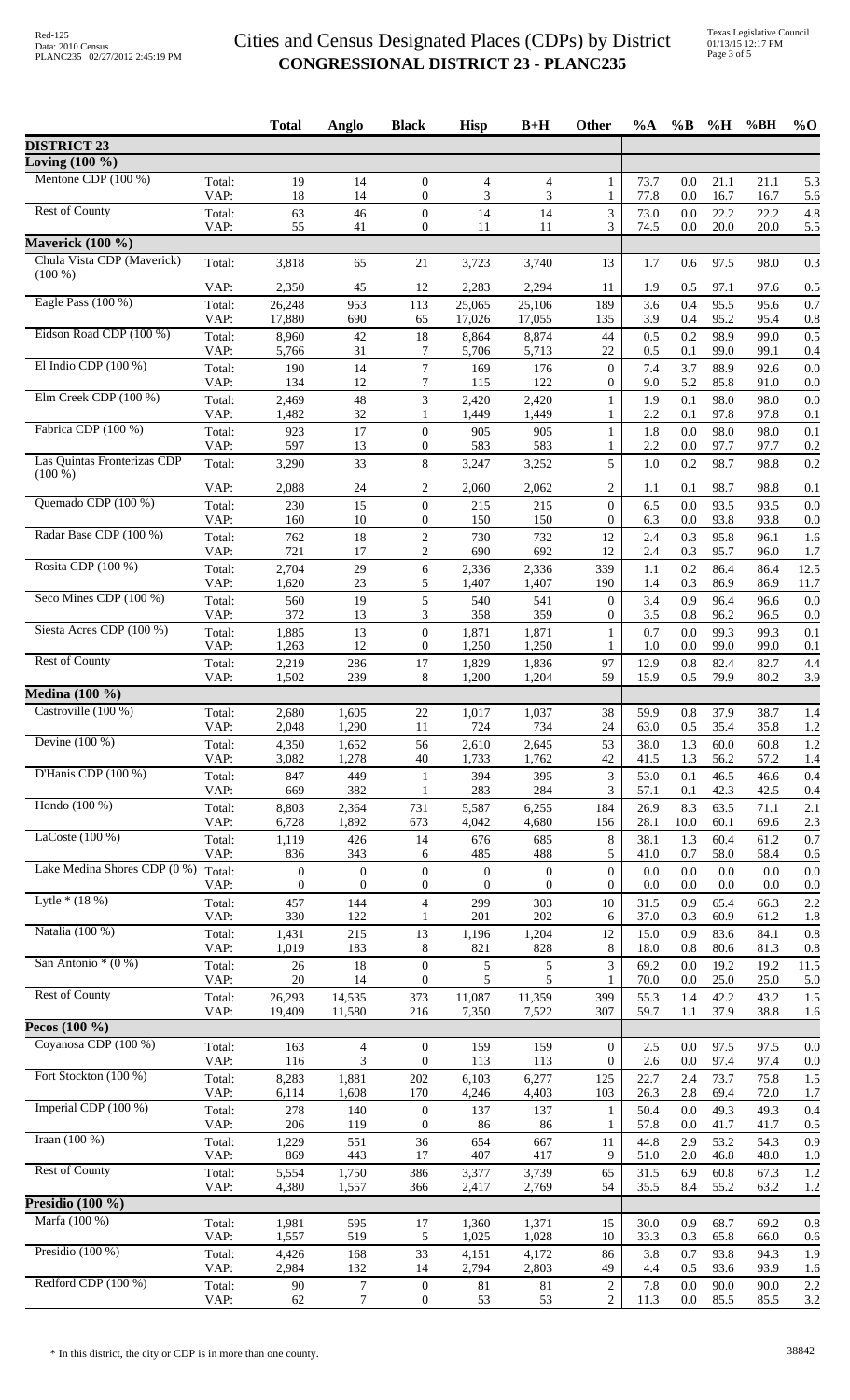|                              |                | <b>Total</b>     | Anglo          | <b>Black</b>                         | <b>Hisp</b>      | $B+H$            | Other                              | $\%A$        | $\%$ B       | %H           | %BH          | $\%$ O     |
|------------------------------|----------------|------------------|----------------|--------------------------------------|------------------|------------------|------------------------------------|--------------|--------------|--------------|--------------|------------|
| <b>DISTRICT 23</b>           |                |                  |                |                                      |                  |                  |                                    |              |              |              |              |            |
| Presidio $(100 \%)$          |                |                  |                |                                      |                  |                  |                                    |              |              |              |              |            |
| <b>Rest of County</b>        | Total:<br>VAP: | 1,321<br>951     | 366<br>305     | 19<br>10                             | 929<br>626       | 939<br>631       | 16<br>15                           | 27.7<br>32.1 | 1.4<br>1.1   | 70.3<br>65.8 | 71.1<br>66.4 | 1.2<br>1.6 |
| Reagan $(100\%$              |                |                  |                |                                      |                  |                  |                                    |              |              |              |              |            |
| Big Lake (100 %)             | Total:<br>VAP: | 2,936<br>2,033   | 1,020<br>835   | 85<br>61                             | 1,831<br>1,138   | 1,899<br>1,187   | 17<br>11                           | 34.7<br>41.1 | 2.9<br>3.0   | 62.4<br>56.0 | 64.7<br>58.4 | 0.6<br>0.5 |
| <b>Rest of County</b>        | Total:<br>VAP: | 431<br>324       | 199<br>172     | $\overline{9}$<br>5                  | 220<br>144       | 226<br>148       | 6<br>4                             | 46.2<br>53.1 | 2.1<br>1.5   | 51.0<br>44.4 | 52.4<br>45.7 | 1.4<br>1.2 |
| <b>Reeves</b> (100 %)        |                |                  |                |                                      |                  |                  |                                    |              |              |              |              |            |
| Balmorhea (100 %)            | Total:         | 479              | 65             | 9                                    | 401              | 409              | 5                                  | 13.6         | 1.9          | 83.7         | 85.4         | 1.0        |
|                              | VAP:           | 326              | 56             | 3                                    | 265              | 268              | 2                                  | 17.2         | 0.9          | 81.3         | 82.2         | 0.6        |
| Lindsay CDP $(100\%)$        | Total:<br>VAP: | 271<br>196       | 27<br>23       | $\boldsymbol{0}$<br>$\mathbf{0}$     | 241<br>172       | 241<br>172       | 3<br>1                             | 10.0<br>11.7 | 0.0<br>0.0   | 88.9<br>87.8 | 88.9<br>87.8 | 1.1<br>0.5 |
| Pecos $(100\%)$              | Total:<br>VAP: | 8,780<br>6,152   | 1,211<br>998   | 184<br>130                           | 7,302<br>4,963   | 7,461<br>5,074   | 108<br>80                          | 13.8<br>16.2 | 2.1<br>2.1   | 83.2<br>80.7 | 85.0<br>82.5 | 1.2<br>1.3 |
| Toyah (100 %)                | Total:         | 90               | 41             | 3                                    | 46               | 48               | 1                                  | 45.6         | 3.3          | 51.1         | 53.3         | 1.1        |
| <b>Rest of County</b>        | VAP:           | 73               | 35             |                                      | 37               | 37               |                                    | 47.9         | 1.4          | 50.7<br>53.9 | 50.7         | 1.4        |
|                              | Total:<br>VAP: | 4,163<br>3,894   | 1,346<br>1,271 | 517<br>514                           | 2,243<br>2,054   | 2,759<br>2,568   | 58<br>55                           | 32.3<br>32.6 | 12.4<br>13.2 | 52.7         | 66.3<br>65.9 | 1.4<br>1.4 |
| Schleicher $(100\%)$         |                |                  |                |                                      |                  |                  |                                    |              |              |              |              |            |
| Eldorado $(100\%)$           | Total:<br>VAP: | 1,951<br>1,367   | 722<br>559     | 37<br>24                             | 1,195<br>783     | 1,218<br>800     | 11<br>8                            | 37.0<br>40.9 | 1.9<br>1.8   | 61.3<br>57.3 | 62.4<br>58.5 | 0.6<br>0.6 |
| <b>Rest of County</b>        | Total:<br>VAP: | 1,510<br>991     | 1,150<br>749   | $18\,$<br>5                          | 341<br>235       | 354<br>237       | 6<br>5                             | 76.2<br>75.6 | 1.2<br>0.5   | 22.6<br>23.7 | 23.4<br>23.9 | 0.4<br>0.5 |
| <b>Sutton (100 %)</b>        |                |                  |                |                                      |                  |                  |                                    |              |              |              |              |            |
| Sonora (100 %)               | Total:         | 3,027            | 1,113          | 31                                   | 1,897            | 1,905            | 9                                  | 36.8         | 1.0          | 62.7         | 62.9         | 0.3        |
| <b>Rest of County</b>        | VAP:<br>Total: | 2,118<br>1,101   | 862<br>526     | 16<br>$\boldsymbol{7}$               | 1,244<br>562     | 1,248<br>565     | 8<br>$10\,$                        | 40.7<br>47.8 | 0.8<br>0.6   | 58.7<br>51.0 | 58.9<br>51.3 | 0.4<br>0.9 |
| Terrell $(100\%)$            | VAP:           | 876              | 438            | 5                                    | 429              | 431              | 7                                  | 50.0         | 0.6          | 49.0         | 49.2         | 0.8        |
| Sanderson CDP (100 %)        | Total:         | 837              | 395            | 5                                    | 430              | 434              | 8                                  | 47.2         | 0.6          | 51.4         | 51.9         | 1.0        |
|                              | VAP:           | 650              | 328            | $\overline{c}$                       | 316              | 317              | 5                                  | 50.5         | 0.3          | 48.6         | 48.8         | 0.8        |
| <b>Rest of County</b>        | Total:         | 147              | 100            | $\overline{\mathcal{A}}$             | 37               | 41               | 6                                  | 68.0         | 2.7          | 25.2         | 27.9         | 4.1        |
| Upton $(100\%$               | VAP:           | 116              | 79             | 4                                    | 27               | 31               | 6                                  | 68.1         | 3.4          | 23.3         | 26.7         | 5.2        |
| McCamey $(100\%)$            | Total:         | 1,887            | 703            | 54                                   | 1,120            | 1,157            | 27                                 | 37.3         | 2.9          | 59.4         | 61.3         | 1.4        |
|                              | VAP:           | 1,346            | 561            | 31                                   | 741              | 766              | 19                                 | 41.7         | 2.3          | 55.1         | 56.9         | 1.4        |
| Rankin (100 %)               | Total:<br>VAP: | 778<br>555       | 539<br>394     | 16<br>10                             | 215<br>145       | 226<br>153       | 13<br>8                            | 69.3<br>71.0 | 2.1<br>1.8   | 27.6<br>26.1 | 29.0<br>27.6 | 1.7<br>1.4 |
| <b>Rest of County</b>        | Total:<br>VAP: | 690<br>539       | 369<br>308     | $\overline{4}$<br>4                  | 309<br>221       | 313<br>225       | 8<br>6                             | 53.5<br>57.1 | 0.6<br>0.7   | 44.8<br>41.0 | 45.4<br>41.7 | 1.2<br>1.1 |
| Uvalde $(100\%)$             |                |                  |                |                                      |                  |                  |                                    |              |              |              |              |            |
| Knippa CDP (100 %)           | Total:         | 689              | 265            | $\mathbf{1}$                         | 420              | 421              | 3                                  | 38.5         | 0.1          | 61.0         | 61.1         | 0.4        |
| Sabinal (100 %)              | VAP:           | 499              | 215            | 1                                    | 280              | 281              | 3                                  | 43.1         | 0.2          | 56.1         | 56.3         | 0.6        |
|                              | Total:<br>VAP: | 1,695<br>1,204   | 535<br>416     | 13<br>4                              | 1,128<br>773     | 1,136<br>776     | 24<br>12                           | 31.6<br>34.6 | 0.8<br>0.3   | 66.5<br>64.2 | 67.0<br>64.5 | 1.4<br>1.0 |
| Utopia CDP (100 %)           | Total:<br>VAP: | 227<br>182       | 203<br>163     | 1<br>$\boldsymbol{0}$                | 21<br>17         | 22<br>17         | $\boldsymbol{2}$<br>$\overline{c}$ | 89.4<br>89.6 | 0.4<br>0.0   | 9.3<br>9.3   | 9.7<br>9.3   | 0.9<br>1.1 |
| Uvalde $(100\%)$             | Total:         | 15,751           | 3,125          | 164                                  | 12,346           | 12,438           | 188                                | 19.8         | 1.0          | 78.4         | 79.0         | 1.2        |
| Uvalde Estates CDP (100 %)   | VAP:<br>Total: | 10,987<br>2,171  | 2,595<br>150   | 94<br>10                             | 8,212<br>1,993   | 8,265<br>1,999   | 127<br>22                          | 23.6<br>6.9  | 0.9<br>0.5   | 74.7<br>91.8 | 75.2<br>92.1 | 1.2<br>1.0 |
| <b>Rest of County</b>        | VAP:           | 1,366            | 126<br>3,388   | $\overline{4}$<br>35                 | 1,227            | 1,230            | 10                                 | 9.2          | 0.3          | 89.8<br>40.7 | 90.0         | 0.7        |
|                              | Total:<br>VAP: | 5,872<br>4,534   | 2,841          | 23                                   | 2,391<br>1,618   | 2,418<br>1,639   | 66<br>54                           | 57.7<br>62.7 | 0.6<br>0.5   | 35.7         | 41.2<br>36.1 | 1.1<br>1.2 |
| Val Verde (100 %)            |                |                  |                |                                      |                  |                  |                                    |              |              |              |              |            |
| Amistad CDP (100 %)          | Total:<br>VAP: | 53<br>49         | 38<br>$38\,$   | $\boldsymbol{0}$<br>0                | 14<br>10         | 14<br>10         | 1<br>1                             | 71.7<br>77.6 | 0.0<br>0.0   | 26.4<br>20.4 | 26.4<br>20.4 | 1.9<br>2.0 |
| Box Canyon CDP (100 %)       | Total:         | 34               | 19             | $\boldsymbol{0}$                     | 15               | 15               | $\boldsymbol{0}$                   | 55.9         | 0.0          | 44.1         | 44.1         | 0.0        |
| Cienegas Terrace CDP (100 %) | VAP:<br>Total: | 32<br>3,424      | 19<br>107      | $\mathbf{0}$<br>39                   | 13<br>3,289      | 13<br>3,305      | $\overline{0}$<br>12               | 59.4<br>3.1  | 0.0<br>1.1   | 40.6<br>96.1 | 40.6<br>96.5 | 0.0<br>0.4 |
|                              | VAP:           | 2,142            | $81\,$         | 19                                   | 2,046            | 2,054            | 7                                  | 3.8          | 0.9          | 95.5         | 95.9         | 0.3        |
| Del Rio (100 %)              | Total:<br>VAP: | 35,591<br>25,145 | 4,898<br>4,001 | 660<br>450                           | 29,927<br>20,568 | 30,362<br>20,899 | 331<br>245                         | 13.8<br>15.9 | 1.9<br>1.8   | 84.1<br>81.8 | 85.3<br>83.1 | 0.9<br>1.0 |
| Lake View CDP (100 %)        | Total:<br>VAP: | 199<br>155       | 120<br>102     | $\boldsymbol{0}$<br>$\boldsymbol{0}$ | 77<br>51         | 77<br>51         | $\boldsymbol{2}$<br>$\overline{c}$ | 60.3<br>65.8 | 0.0<br>0.0   | 38.7<br>32.9 | 38.7<br>32.9 | 1.0<br>1.3 |
| Laughlin AFB CDP (100 %)     | Total:         | 1,569            | 1,178          | 142                                  | 172              | 299              | 92                                 | 75.1         | 9.1          | 11.0         | 19.1         | 5.9        |
| Val Verde Park CDP (100 %)   | VAP:<br>Total: | 1,248<br>2,384   | 967<br>176     | 102<br>14                            | 118<br>2,188     | 215<br>2,200     | 66<br>8                            | 77.5<br>7.4  | 8.2<br>0.6   | 9.5<br>91.8  | 17.2<br>92.3 | 5.3<br>0.3 |
| <b>Rest of County</b>        | VAP:           | 1,536            | 140            | 11                                   | 1,380            | 1,389            | 7                                  | 9.1          | 0.7          | 89.8         | 90.4         | 0.5        |
|                              | Total:<br>VAP: | 5,625<br>4,008   | 2,012<br>1,714 | 69<br>36                             | 3,517<br>2,218   | 3,552<br>2,244   | 61<br>50                           | 35.8<br>42.8 | 1.2<br>0.9   | 62.5<br>55.3 | 63.1<br>56.0 | 1.1<br>1.2 |